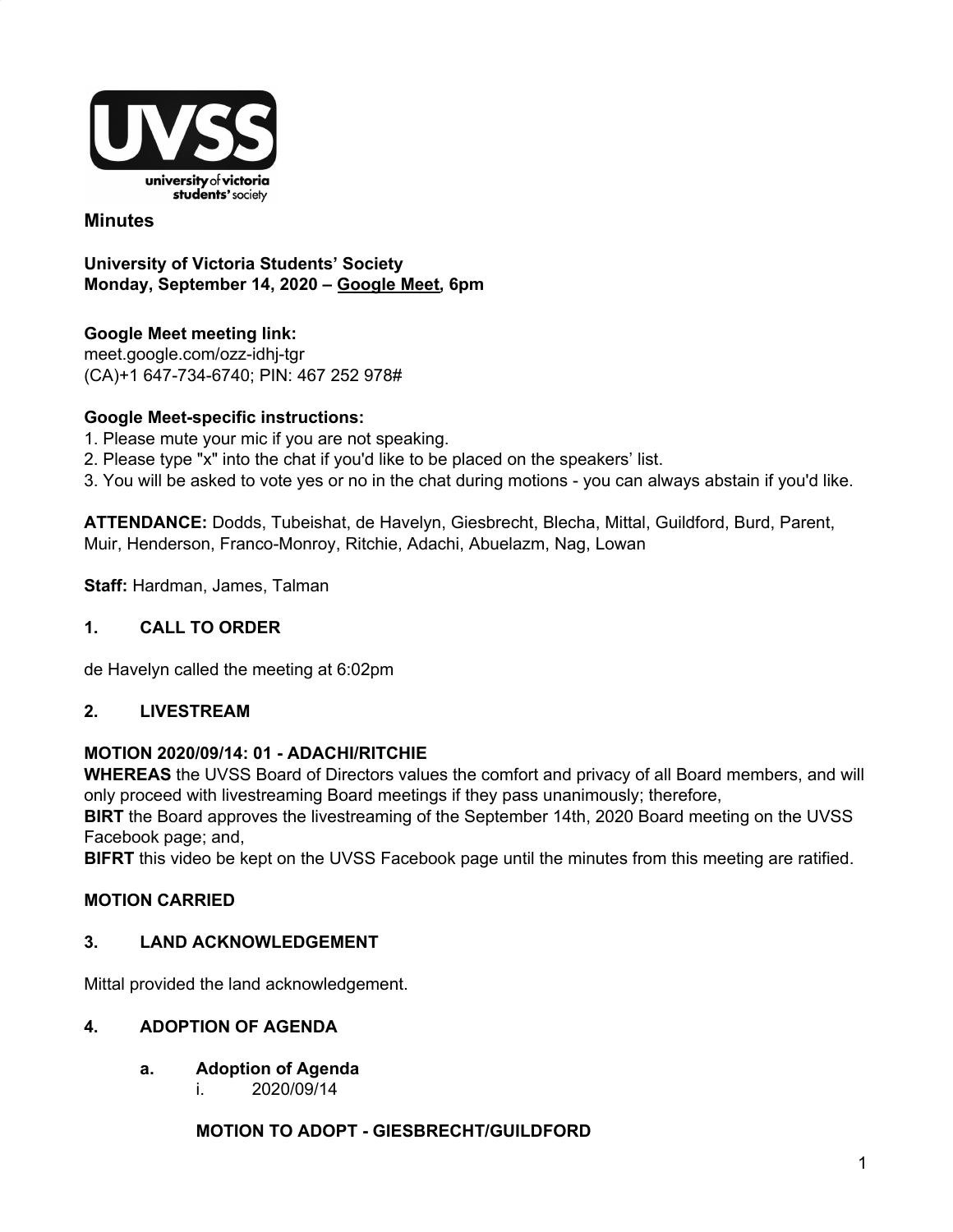#### **MOTION TO AMEND - FRANCO-MONROY/TUBEISHAT**

Add the following to new business:

# **RECOMMENDED BY ELECTORAL COMMITTEE**

**MOTION 2020/09/14: 10 – FRANCO-MONROY/ BIRT** the Electoral Policy Manual is adopted. **BIFRT** the highlights be removed from the EPM.

#### **MOTION CARRIED**

**MOTION TO AMEND - TUBEISHAT/FRANCO-MONROY** Add clubs and course unions lists sent via email to motions 5, 6, and 7

#### **MOTION CARRIED**

#### **MOTION CARRIED**

- **a. Adoption of Minutes**
	- i. 2020/08/24

#### **MOTION TO ADOPT - ADACHI/GIESBRECHT MOTION CARRIED**

ii. Executive Committee Minutes: 2020/07/15 - 2020/09/11

**MOTION TO ADOPT - ADACHI/DODDS MOTION CARRIED**

**c. Ratification of Directors**

#### **MOTION 2020/09/14: 02 - TUBEISHAT/ABUELAZM**

**BIRT** the Board accepts the resignation of Jasmine MacGregor as the GEM representative to the Board of Directors for the 2020-2021 Board term; and, **BIFRT** the Board ratifies Marina Muir as the GEM representative for the remainder of the Board term.

#### **MOTION CARRIED**

#### **5. PRESENTATIONS & ANNOUNCEMENTS**

- **a. PRESENTATIONS**
	- UVic Wellness Centre: SupportConnect
- **b. ANNOUNCEMENTS**
- **6. REPORTS**
- **a. EXCLUDED MANAGERS**
- **b. PORTFOLIOS**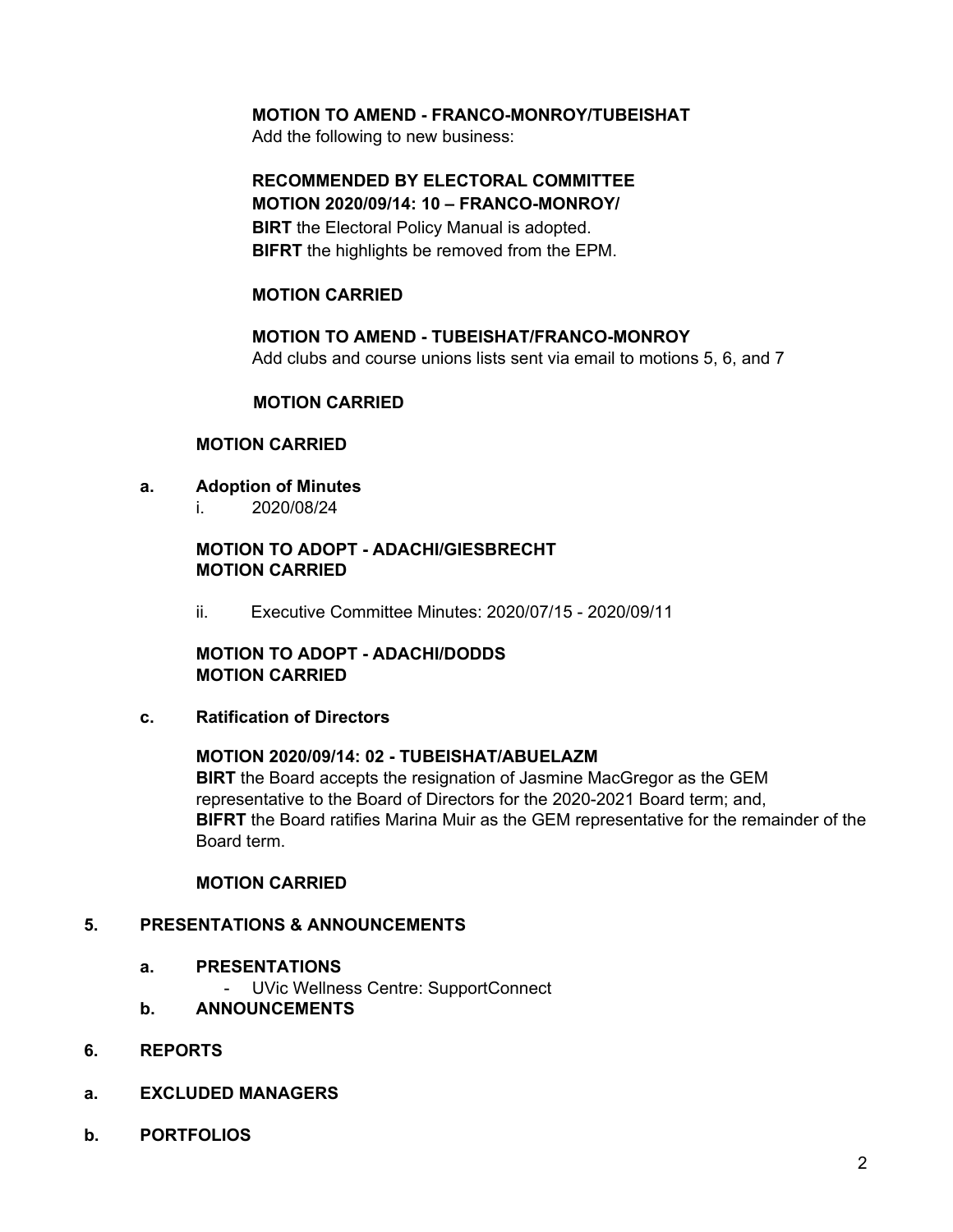- 1. Campaigns and Community Relations
- 2. Finance and Operations
- 3. Outreach and University Relations
- 4. Student Affairs
- 5. Events
- 6. International Student Relations

#### **COMMITTEES AND COUNCILS**

- 1. Electoral
- 2. Executive committee
- 3. Food Bank & Free Store
- 4. Peer Support Centre

#### **CONSTITUENCY ORGANIZATIONS & NSU**

- 1. GEM
- 2. NSU
- 3. Pride
- 4. SOCC
- 5. SSD

#### **WORKING GROUPS**

- 1. PIRG
- **7. QUESTION PERIOD (15 mins)**
- **8. MAIN MOTIONS**
- **a. PRIORITY BUSINESS**

# **RECOMMENDED BY ELECTORAL COMMITTEE**

#### **MOTION 2020/09/14: 03 - FRANCO-MONROY/GIESBRECHT WHEREAS** a vacancy of one Director at Large position on the Board of Directors currently exists; and,

**WHEREAS** bylaw 9.5 stipulates that "When a vacancy on the Board of Directors has been definitely established for a Director at Large position or the Director of International Student Relations, the Directors may decide to: i. hold a by-election at the discretion of the Board of Directors"; therefore, **BIRT** the Board of Directors approve a by-election for the position of Director at Large during the 2020 Fall electoral event.

#### **MOTION CARRIED**

#### **MOTION 2020/09/14: 04 - LOWAN/NAG**

**WHEREAS** the cost of course materials in UVic courses are a significant financial barrier for many students; and,

**WHEREAS** the UVSS aims to improve the accessibility of post-secondary education by reducing financial barriers for students; and

**WHEREAS** open-source course materials are a viable, reduced cost alternative to traditional textbooks; therefore,

**BIRT** the Board of Directors approve the following question go to a referendum and held in conjunction with the 2020 Fall electoral event to the UVSS Board of Directors, including the same campaign period and voting days: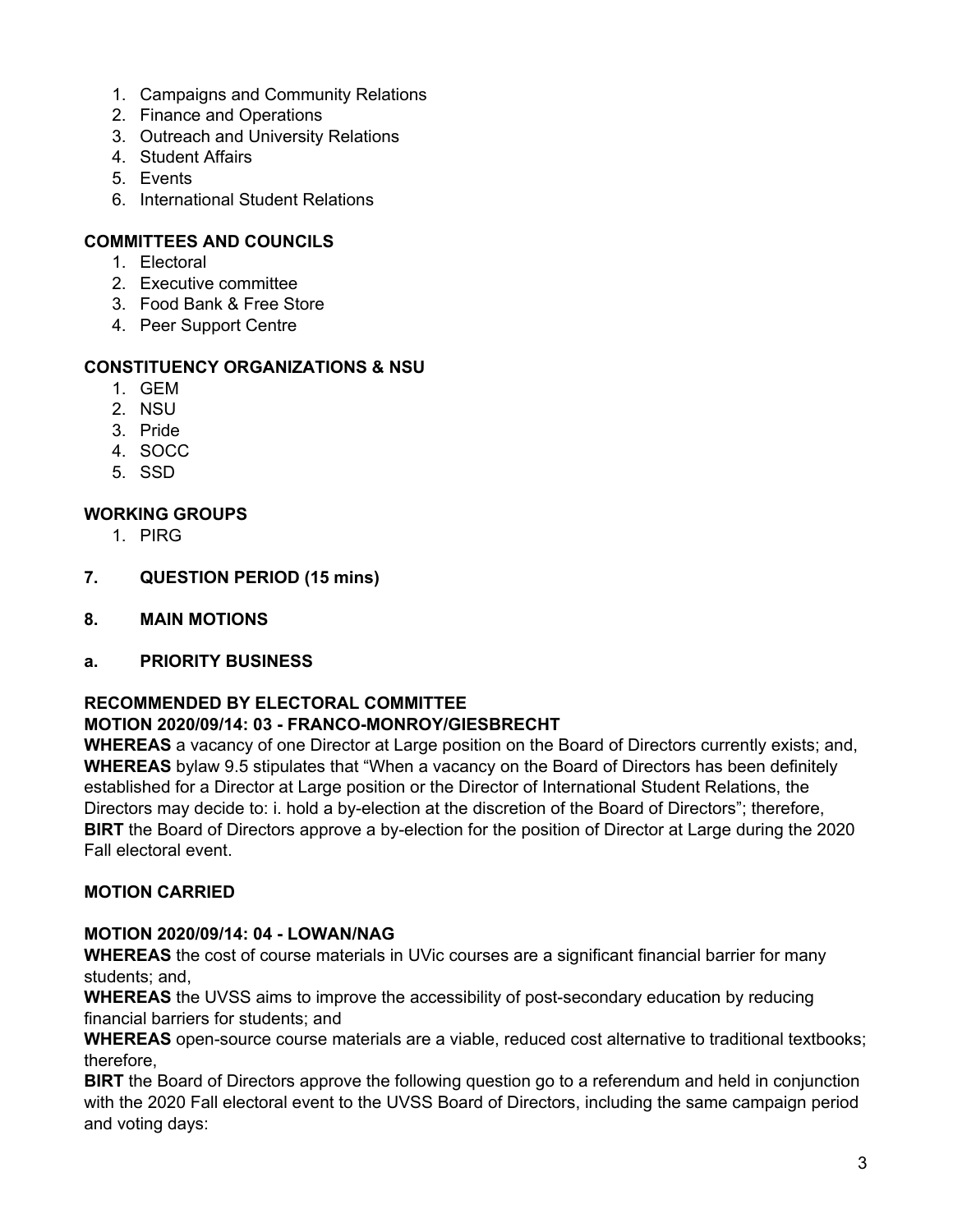"Are you in favour of establishing a fee of \$1.50 per full-time student and \$0.75 per part-time student in order to fund the creation of open-source textbooks and other open-source learning materials, which would be used in UVic classrooms?"

**BIFRT** the Board is in favour of the question and endorses the 'yes' side of the referendum; and **BIFRT** the Board selects Jonathan Granirer to be the official proponent.

#### **MOTION TO AMEND - BLECHA/TUBEISHAT**

Add "per semester" to after "full-time student" and "part time student." **MOTION CARRIED**

#### **MOTION CARRIED AS AMENDED**

**MOTION TO RECESS - BLECHA/TUBEISHAT** For 10 minutes. **MOTION CARRIED**

**MOTION TO OMNIBUS - TUBEISHAT/NAG** Motions 5, 6, and 7. **MOTION CARRIED**

#### **MOTION 2020/09/14: 05 - TUBEISHAT/NAG**

**BIRT** the following list of clubs are ratified and allocated their respective funding.

Returning clubs with full funding of \$242.45 each:

- 1. AERO
- 2. African Caribbean Student Association
- 3. AIESEC
- 4. Ancient Forest Committee
- 5. Association for Baha'i Studies (ABS UVic)
- 6. AUVIC
- 7. Beer Club (UVic Wizards of Beer)
- 8. Best Buddies UVic
- 9. Biomedical Engineering Design Team (BMED)
- 10.Cabaret Voltaire Diversions
- 11.Canadian Society for Civil Engineering
- 12.Catholic Christian Outreach (CCO)
- 13.COVIDA
- 14.Drama and Musical Theatre Club
- 15.Ecological Restoration Club
- 16.Exercise is Medicine
- 17.Games Club
- 18.Global Engineering Brigades
- 19.Hillel On Campus
- 20.Impact Group
- 21.Inclusive Christians Club
- 22.International Friendship Group
- 23.Intervarsity Christian Fellowship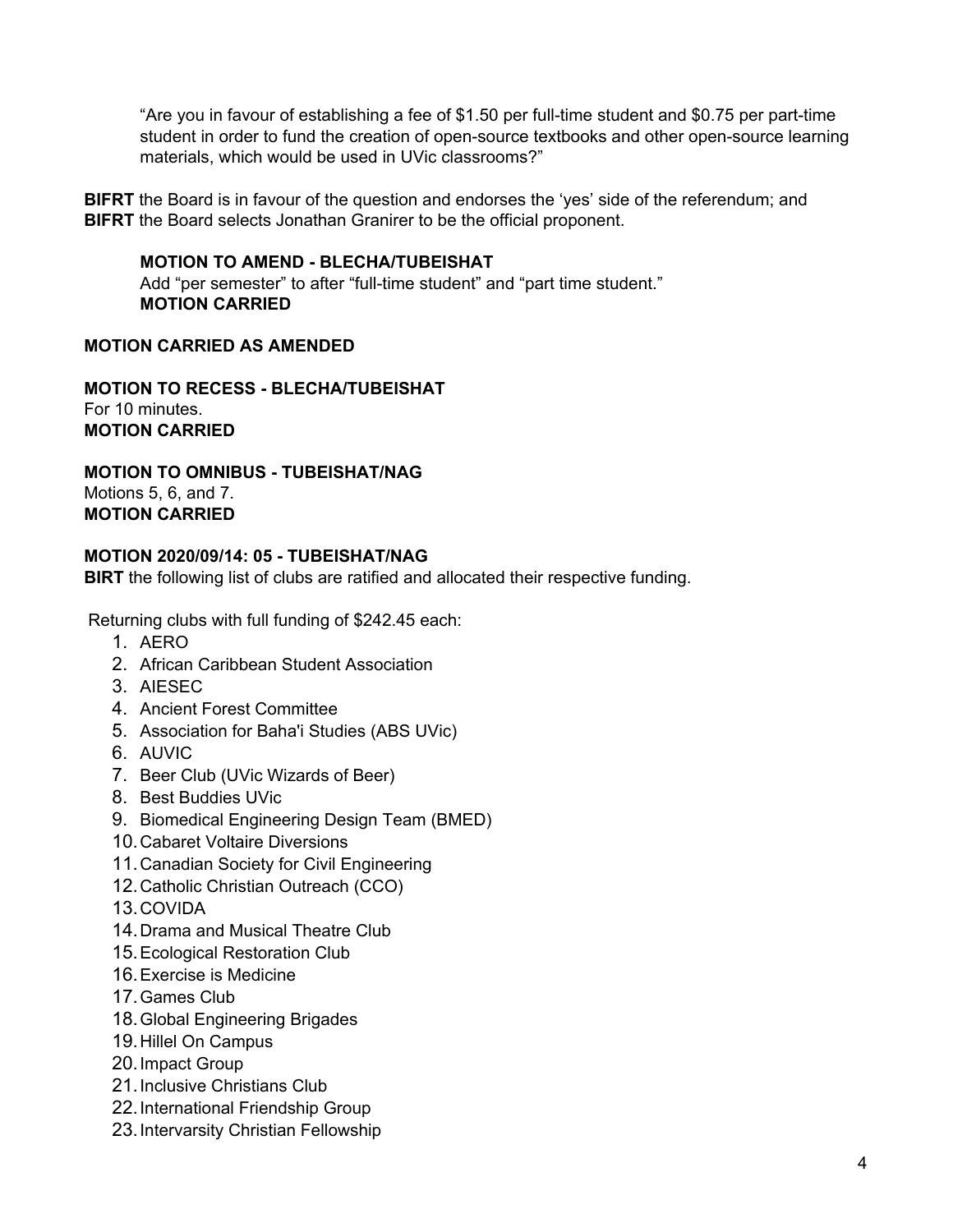- 24. Iranian Students Association at UVic
- 25. Japanese Culture Club UVic
- 26. Kin Campus Club
- 27. Latinos Without Borders
- 28. Medieval Club
- 29. Mental Health Awareness Club
- 30. Model United Nations
- 31. Rotaract Club of Victoria
- 32. Society for Indian Classical Arts (SICA)
- 33. Socialist Fightback UVic
- 34. STEM Undergraduate Consulting Organization (SUCO)
- 35. Students for the Salish Sea
- 36. S u rf rid e r
- 37. TharAllah (Shia Muslim Society of Victoria)
- 38. The Warren Undergraduate Review
- 39. UMANG UVic Indian Students' Association
- 40. University Christian Ministries UVic (UCM)
- 41. University of Victoria Concrete Canoe Team
- 42. University of Victoria Debate Society
- 43. University of Victoria Global Medical Brigades
- 44. University of Victoria Students Offering Support (SOS)`
- 45. UVic Anime Club
- 46. UVic Astrophotography Club
- 47. UVic Blood4Life
- 48. UVic BC Young Liberals
- 49. UVIC Chess Club
- 50. UVic Circle K
- 51. UVic Community Cabbage
- 52. UVic Competitive Programming Club
- 53. UVic Cuban Salsa Club
- 54. UVic Formula Hybrid
- 55. UVic Formula Racing
- 56. UVic Formula Racing Electric
- 57. UVic Friends of Israel
- 58. UVic Global Business Brigades
- 59. UVic Greens
- 60. UVic Guitar Club
- 61. UVic League of Legends
- 62. UVIC Live Music Club
- 63. UVic Minecraft Club
- 64. Uvic Muslim Student Association
- 65. UVic Ndp
- 66. UVIC Pakistani Students' Association
- 67. UVic Photoclub
- 68. UVIC PRE MED CLUB
- 69. UVic PreOptometry Club
- 70. UVIC Satellite Design
- 71. UVIC Seismic Design Team (Previously UVIC EERI)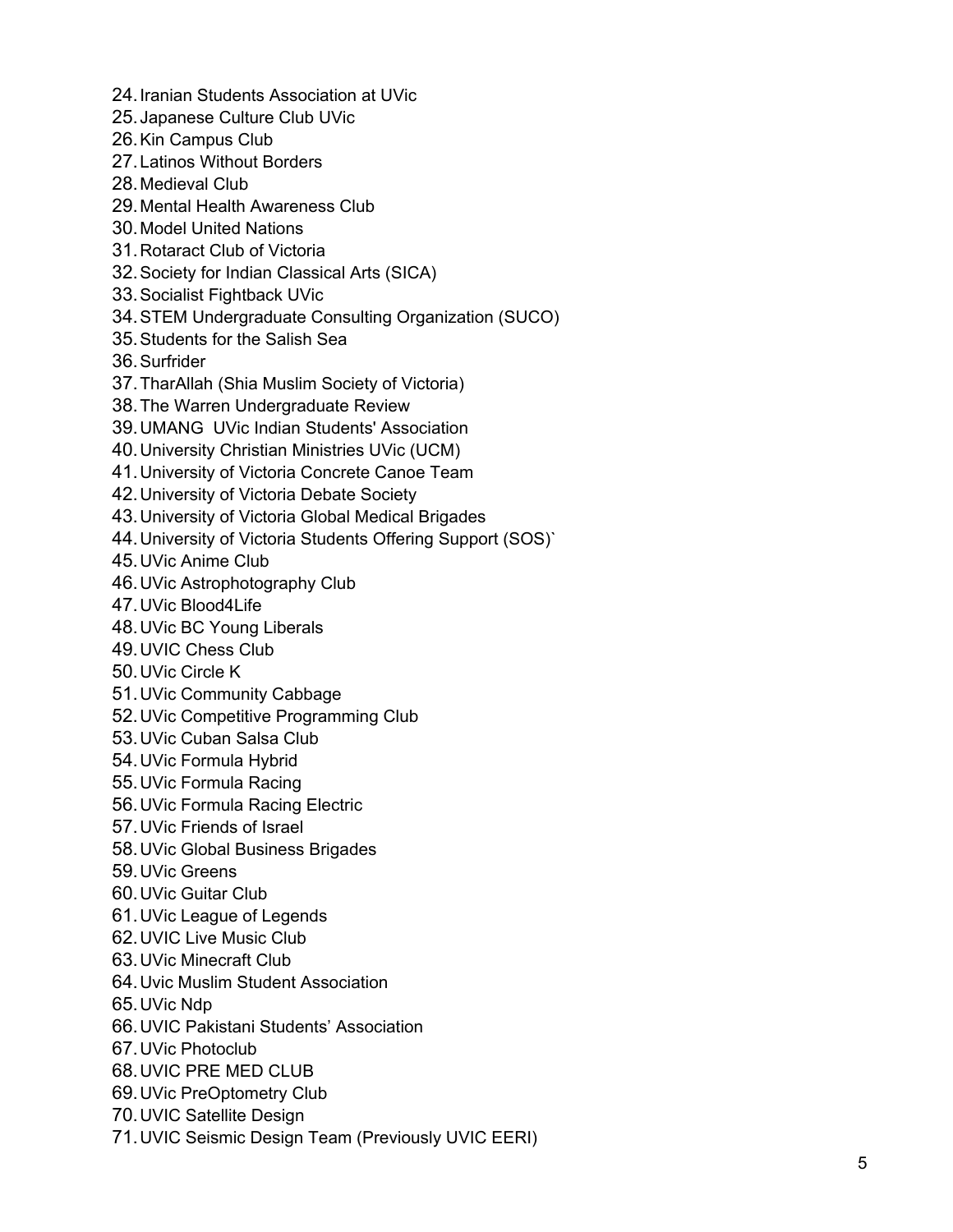- 72. UVic Spanish Club
- 73. UVic Stem Cell Club
- 74. UVic SUP Club
- 75. UVic Swing Dance Club
- 76. UVic Tenant Action Group
- 77. Uvic Table Tennis Club
- 78. Uvic Ukrainian Students' Society
- 79. U VIC U NIC E F
- 80. UVic Waterski Club
- 81. UVic Women in Science
- 82. Victoria Association for Psychedelic Studies
- 83. Victoria Mandarin Toastmasters Club
- 84. VikeLabs
- 85. Vikes Improv
- 86. Visual Art Student Association
- 87. Volunteer Heart
- 88. WE Charity UVic
- 89. W U S C U Vic
- 90. Hong Kong Student Association
- 91. Young Communist League

Returning clubs with half funding of \$121.23 each:

- 1. Association for Women in Math
- 2. Dogwood UVic
- 3. Leadership Through Diversity UVic
- 4. Students for Literacy
- 5. UVic Lifestyle is Medicine Club
- 6. UVic PreVeterinary Club
- 7. Uvic Shooting sports club

Returning clubs with no funding:

- 1. A S L Clu b
- 2. Authors with Autism
- 3. Economics Chinese Student Association (ECSA)
- 4. My Volunteer Heart!
- 5. University Bible Fellowship
- 6. UVIC BCYP!
- 7. UVIC Fighting Game Club
- 8. UVic Kpop Club
- 9. Uvic LARP Club
- 10. UVic Poker Club
- 11. UVic Rocketry
- 12. UVic Submarine Racing Club
- 13. UVic Tamil Club
- 14. Victoria Chinese Student and Scholars Association
- 15. Virtual Club
- 16. Young Women in Business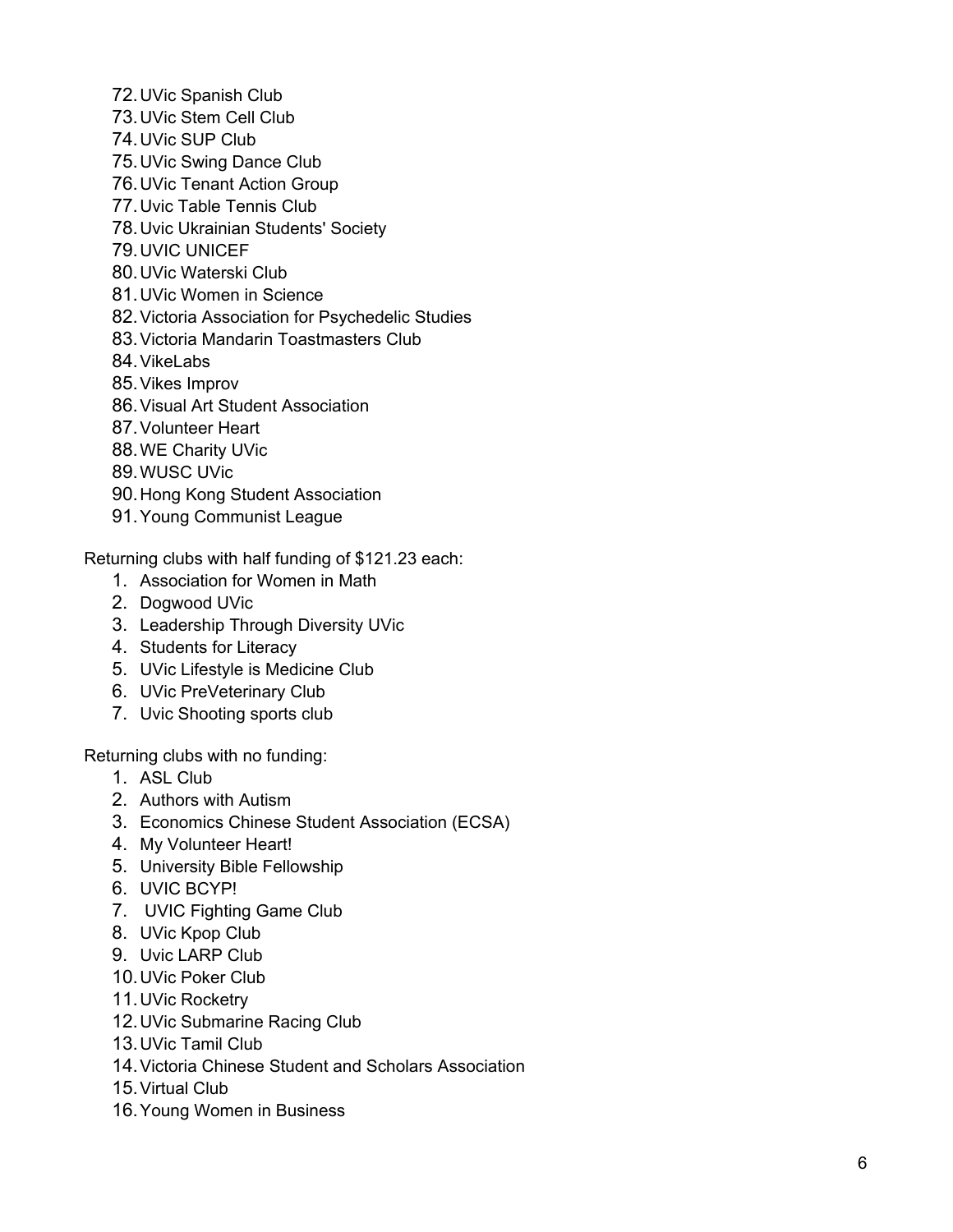New clubs with half funding of \$121.23 each:

- 1. Curbside Farms
- 2. EPHE Peer Mentorship Program
- 3. Girls off the Grid
- 4. STEM Undergraduate Consulting Organization
- 5. The FentaNIL Project
- 6. UVIC Friendship & Support (F&S Club)
- 7. UVic Premed Association
- 8. UVic Renewable Energy Club
- 9. Wise & Well VIC

New clubs with no funding:

- 1. Ecology Reading Club
- 2. Spikeball Club

#### **MOTION 2020/09/14: 06 - TUBEISHAT/**

**BIRT** the following list of course unions are ratified and allocated their respective funding.

Full funding of \$640.45 each:

- 1. Art History and Visual Studies Student Association
- 2. Biochemistry and Microbiology Student Society
- 3. Bureau of Anthropology Students (BOAS)
- 4. ChemSOC
- 5. Computer Science Course Union
- 6. English Students' Association
- 7. General Assembly of Earth and Ocean Science (GASEOS)
- 8. Germanic and Slavic Studies Course Union
- 9. Greek and Roman Studies Student Association
- 10.French Undergrads
- 11.Music Student Association
- 12.Physical Education Recreation and Kinesiology Student Society (PERKS) !
- 13.PHASERS
- 14.Philosophy Student Union
- 15.Psychology Organization of Students
- 16.Society of Geography Students (SOGS)
- 17.Students in Undergraduate Mathematics and Statistics
- 18.The Undergraduates of Political Science
- 19.University of Victoria Student Music Educators' Association
- 20.Uvic Biology Undergraduate Society (BUGS)
- 21.UVic Computer Music Course Union (CMCU)
- 22.UVic Game Dev
- 23.UVic Nursing Student Society (UVNSS)
- 24.UVic UnderLings
- 25.UVic Writing Undergraduate Course Union (UWUCU)

Half funding of \$320.23 each:

- 1. Bureau of Sociology Students
- 2. History Undergraduate Body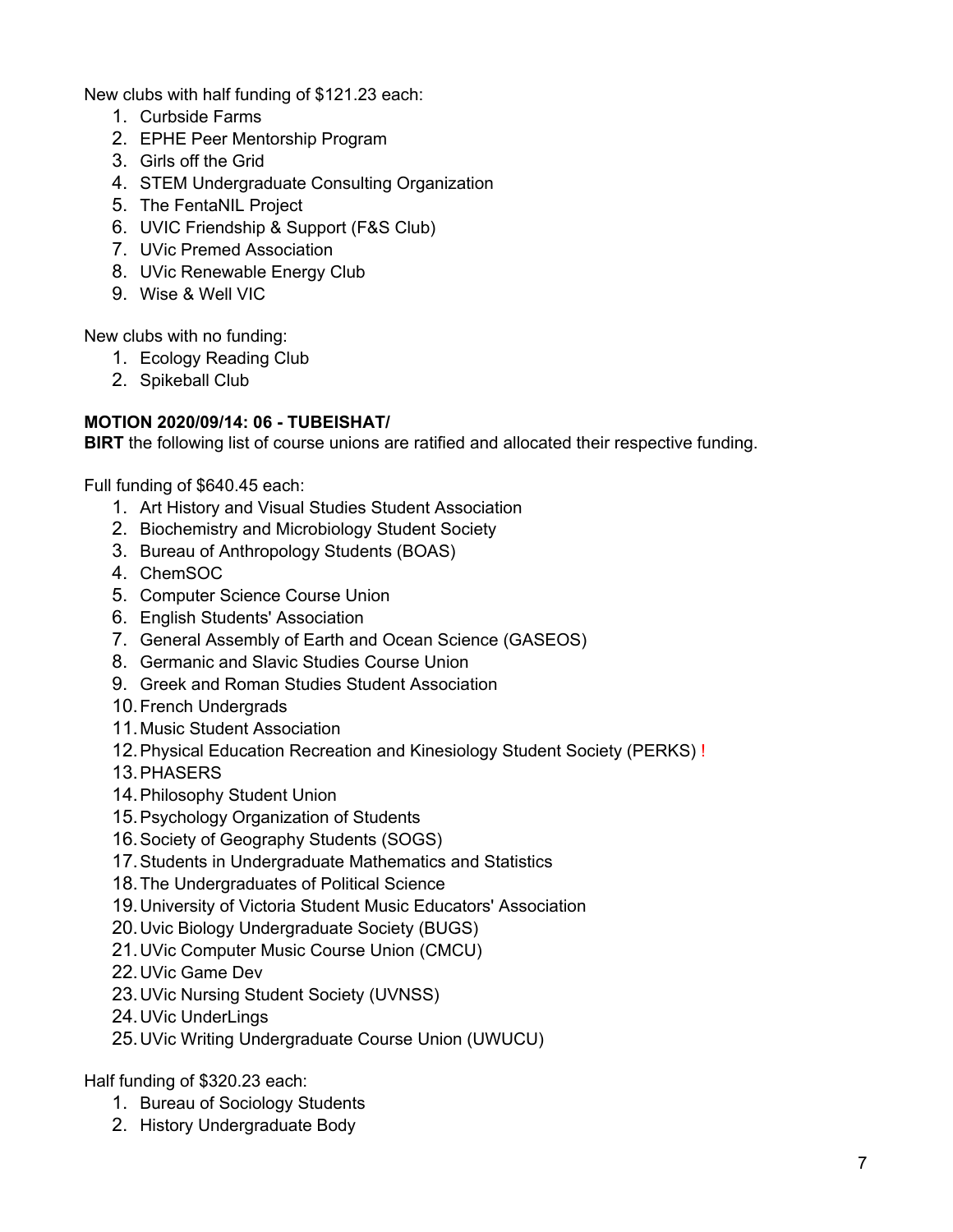#### **MOTION 2020/09/14: 07 - TUBEISHAT/**

**BIRT** the following list of Special Project Grants is approved.

- 1. African Caribbean Student Association: \$600.00
- 2. UVic Spanish Club: \$325.00
- 3. Victoria Association for Psychedelic Studies: \$600.00
- 4. Young Communist League: \$600.00
- 5. Mental Health Awareness Club: \$600.00
- 6. UVic Rocketry: \$500.00
- 7. UVic Tenant Action Group: \$600.00
- 8. UVSS Table Tennis Club: \$600.00
- 9. Autonomous Undergraduate Submarine UVic: \$600.00
- 10. Hong Kong Student Association: \$600
- 11. UVic Guitar Club: \$600.00
- 12. University of Victoria Global Medical Brigades: \$600.00
- 13. UVic Biomedical Engineering Design Team: \$600.00
- 14. Uvic Global Business Brigades: \$600.00
- 15. The Warren Undergraduate Review: \$600.00
- 16. Iranian Students Association at UVIC: \$600.00
- 17. Uvic Live Music Club: \$300
- 18. Surfrider Foundation UVic Club: \$300.00
- 19. Impact Group: \$600.00
- 20. Best Buddies UVic: \$150.00
- 21. Global Engineering Brigades: \$600.00
- 22. Unicef: \$600.00
- 23. Formula Hybrid: \$500.00
- 24. F&S: \$200.00

#### **MOTIONS CARRIED OMNIBUS**

#### **MITTAL ABSTAINED**

#### **b. NEW BUSINESS**

#### **RECOMMENDED BY FINANCE AND OPERATIONS COMMITTEE MOTION 2020/09/14: 08 – BURD/TUBEISHAT**

**BIRT** the Board recommends the 2019-2020 audited financial statements for approval at the October 29, 2020 UVSS Annual General Meeting.

#### **MOTION CARRIED**

# **RECOMMENDED BY POLICY DEVELOPMENT COMMITTEE**

**MOTION 2020/09/14: 09 - ABUELAZM/GUILDFORD**

**BIRT** The following motion be added to the AGM 2020 agenda:

#### **MOTION 2020/10/29: ABUELAZM/**

**WHEREAS** over time, the majority of members elected to the UVSS Board of Directors have been from the Faculty of Social Science; and

**WHEREAS** diversity at the Board level ensures accountable governance, a range of voices and experiences, and a plurality of values is represented; and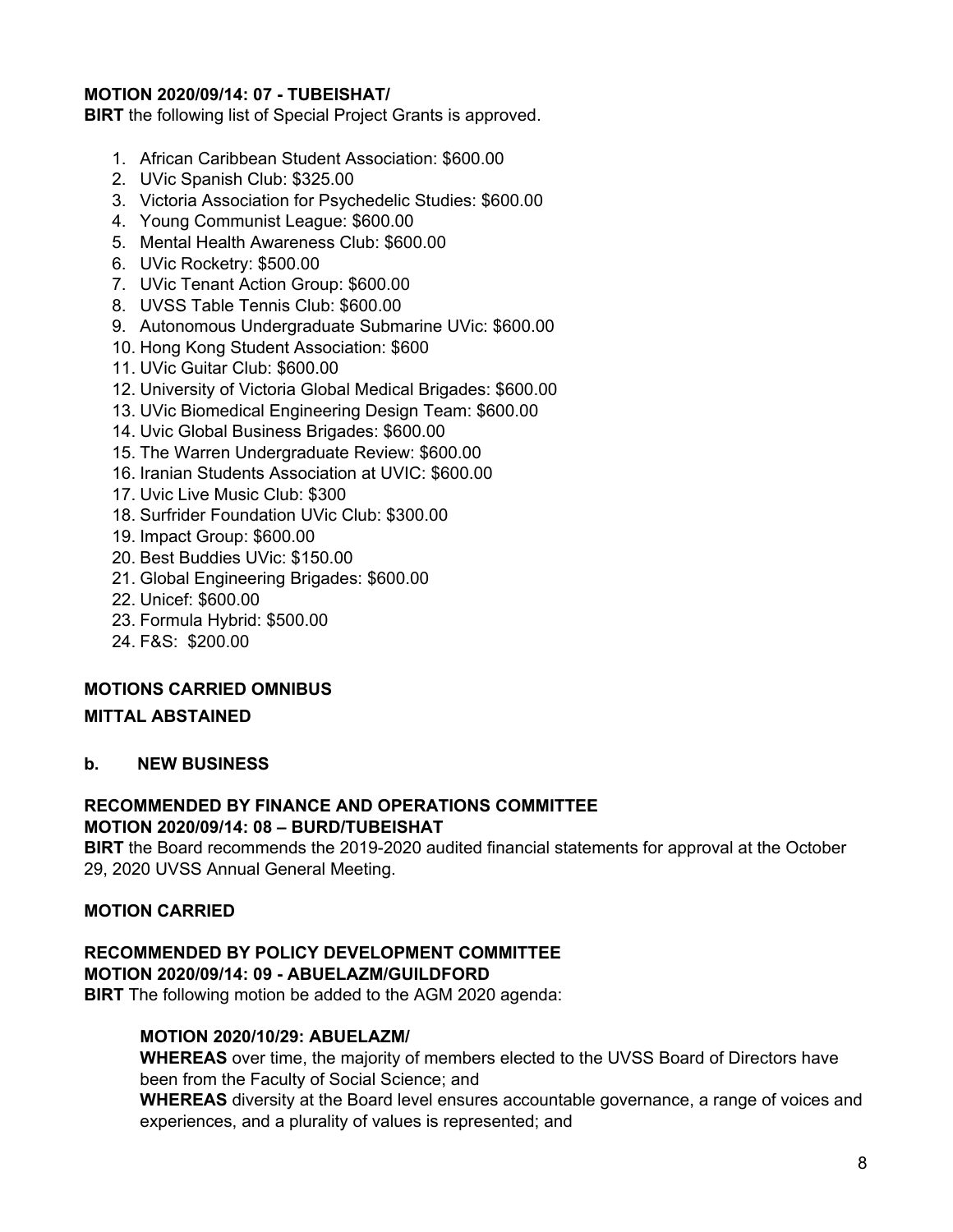**WHEREAS** reaching traditionally neglected areas of the campus is a critical component of member engagement; and

**WHEREAS** students deserve comprehensive representation for their student fees; and **WHEREAS** the creation of the Faculty Director position would increase the inclusion of faculty perspectives in the activities of the Students' Society; therefore, **BIRT** the Bylaws be amended as follows:

#### **5.1 Composition of the Board of Directors**

The Board of Directors shall be comprised of:

- a. The following directors elected by the membership:
	- i. One Lead Director as Director of Outreach & University Relations,
	- ii. One Lead Director as Director of Student Affairs,
	- iii. One Lead Director as Director of Events,
	- iv. One Lead Director as Director of Finance and Operations,
	- v. One Lead Director as Director of Campaigns & Community Relations, and
	- vi. Eleven [11] **Two [2]** At-Large Directors**.**
- b. The following directors elected by their respective constituency organisations:
	- i. Gender EmpowermentCentre Representative
	- ii. UVic Pride Representative
	- iii. Society for Students with a Disability Representative
	- iv. Students of Colour Collective Representative
- c. The Native Students' Union Representative elected by the Native Students' Union.
- d. The Director of International Student Relations elected by international students.
- **e. The following directors elected by membership from their respective faculties:**
	- **i. Director of Business Student Relations,**
	- **ii. Director of Education Student Relations,**
	- **iii. Director of Engineering Student Relations,**
	- **iv. Director of Fine Arts Student Relations,**
	- **v. Director of Human & Social Development Student Relations,**
	- **vi. Director of Humanities Student Relations,**
	- **vii. Director of Law Student Relations,**
	- **viii. Director of Science Student Relations, and**
	- **ix. Director of Social Sciences Student Relations.**
- **f.** e. The majority of directors must be at least 18-years-old. 16-or 17-year-old directors are permitted to sit on the Board of Directors

#### **5.2 Term of Office of Members of the Board of Directors**

a. Lead Directors, At-Large Directors, **Faculty Directors,** and the Director of International Student Relations elected during the month of March shall be elected for one year terms, to take office on May 1st.

#### **6.5 Election of Faculty Directors to the Board of Directors**

# **Faculty Directors shall be elected by members of the Students' Society that are**

#### **officially declared in the faculty that the Director would be representing.**

#### **6.6 Eligibility**

- a. Nominees for any position on the Board of Directors must be members of the Students' Society.
- b. In order to seek election to the Board of Directors, members must be nominated by not less than fifteen [15] other members of the Students' Society.
- c. Nominees shall run for only one position on the Board of Directors.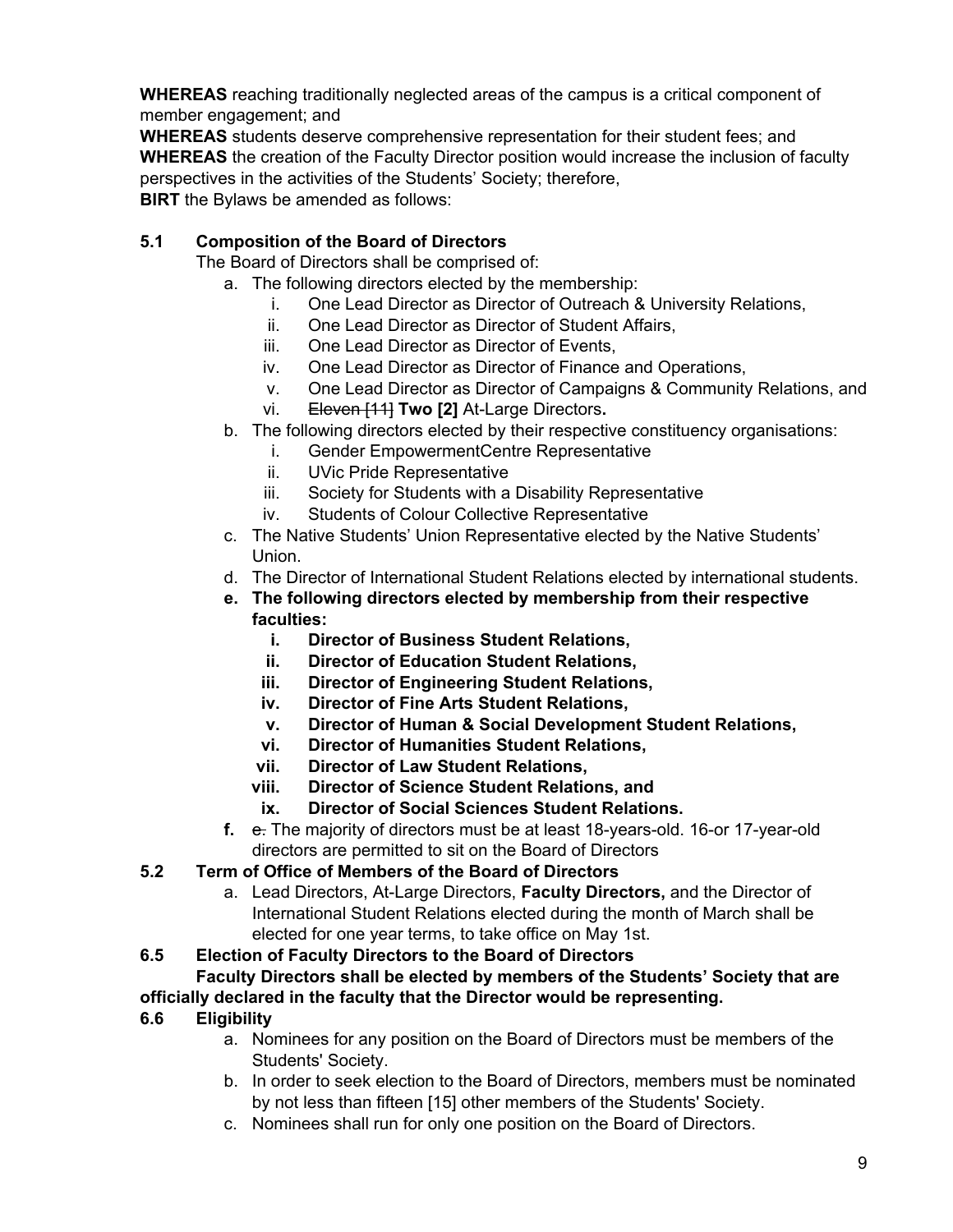- d. Members of the Students' Society shall not be Lead Directors for more than two years.
- **e. Faculty Director candidates must be officially declared in the faculty they seek to represent.**

#### **8.6 At-Large Directors**

The At-Large Directors shall:

- a. Actively work to assist the Lead Directors in the performance of their duties,
- b. Assist in the coordination and implementation of local, provincial and national campaigns relating to education defense,
- c. Scrutinize the activities of the Lead Directors, and
- d. Participate on at least two [2] committees of the Students' Society.

#### **8.9 Faculty Directors**

#### **The Faculty Directors shall:**

- **a. Actively assist the Board in the performance of its duties,**
- **b. Scrutinize the activities of the Lead Directors,**
- **c. Participate on at least two [2] committees of the Student's Society, and**
- **d. Represent the students in their faculty to the best of their abilities.**

**BIFRT** bylaw 1 be amended to include a definition of "Faculty Director".

**BIFRT** bylaw 6 be renumbered accordingly.

**BIFRT** Appendix A of this agenda, excluding A4, be added to the AGM 2020 agenda as Appendix A.

#### **MOTION TO AMEND - ABUELAZM/BLECHA**

Remove current BIFRT and replace with: "BIFRT Appendix A of this agenda, excluding A4 and the pie charts, be added to the AGM 2020 agenda as Appendix A." **MOTION CARRIED**

**MOTION TO EXTEND SPEAKING RIGHTS - ABUELAZM/HENDERSON** To two more speaking turns per Director. **MOTION CARRIED**

#### **MOTION TO AMEND - ABUELAZM/BURD**

BIRT the following motion be added to the AGM 2020 agenda, on the condition that UVic can provide an adequate voting system for the Faculty Directors as presented: **MOTION DEFEATED**

#### **MOTION TO POSTPONE - ABUELAZM/BURD**

To Board meeting of September 28th. **MOTION CARRIED**

#### **RECOMMENDED BY ELECTORAL COMMITTEE**

#### **MOTION 2020/09/14: 10 – FRANCO-MONROY/TUBEISHAT**

**BIRT** the Electoral Policy Manual is adopted. **BIFRT** the highlights be removed from the EPM.

#### **MOTION TO RECESS - BLECHA/ABUELAZM**

For 10 minutes. **MOTION CARRIED**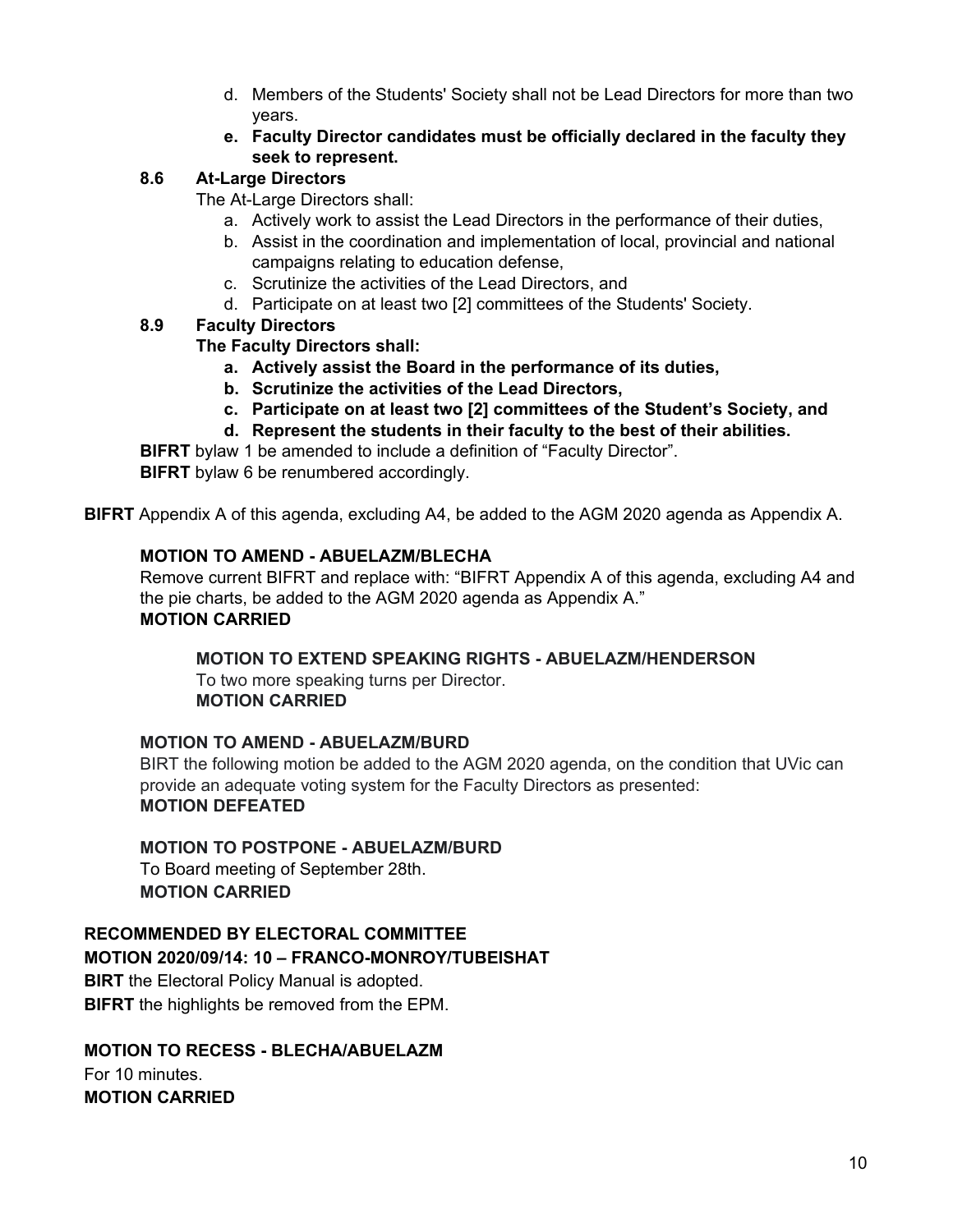#### **MOTION TO POSTPONE - ABUELAZM/NAG**

To board meeting of September 28th.

#### **MOTION TO AMEND - MITTAL/NAG**

Postpone to emergency Board meeting, scheduled 2020-09-21. **MOTION CARRIED**

#### **MOTION TO MOVE IN CAMERA - BURD/MITTAL MOTION CARRIED**

The meeting moved in camera at 9:33pm.

#### **9. In Camera**

- **a. Legal**
- **b. Personnel Committee Report**

#### **MOTION TO MOVE OUT OF CAMERA - ABUELAZM/HENDERSON MOTION CARRIED**

The meeting moved out of camera at 9:37pm.

#### **10. MEETING TIMES**

**The next meeting scheduled by the Board of Directors is:** Monday, September 21, 2020 via Google Meet (online).

#### **11. ADJOURNMENT**

The meeting adjourned at 9:38pm.

#### **12. DIRECTORS' REPORTS**

#### **Evan Guildford (11.1 hours)**

- Finance Portfolio (0.8h)
- Food Hamper (2.0h)
- Member Outreach (1.0h)
- $\bullet$  FINOPS (0.5h)
- Campaigns (1.0h)
- SUB Occupants Committee (0.4h)
- $\bullet$  Events  $(0.6h)$
- UVSS Tabling (2.8h)
- DAL Meeting (2.0h)

#### **Victoria Ritchie (16.5 hours)**

- Campaign Portfolio Meetings (3hrs)
- Campaigns Work (2hrs)
- Campaigns Meeting (1hr)
- DAL Meeting (2hrs)
- Divest Film Planning (2hrs)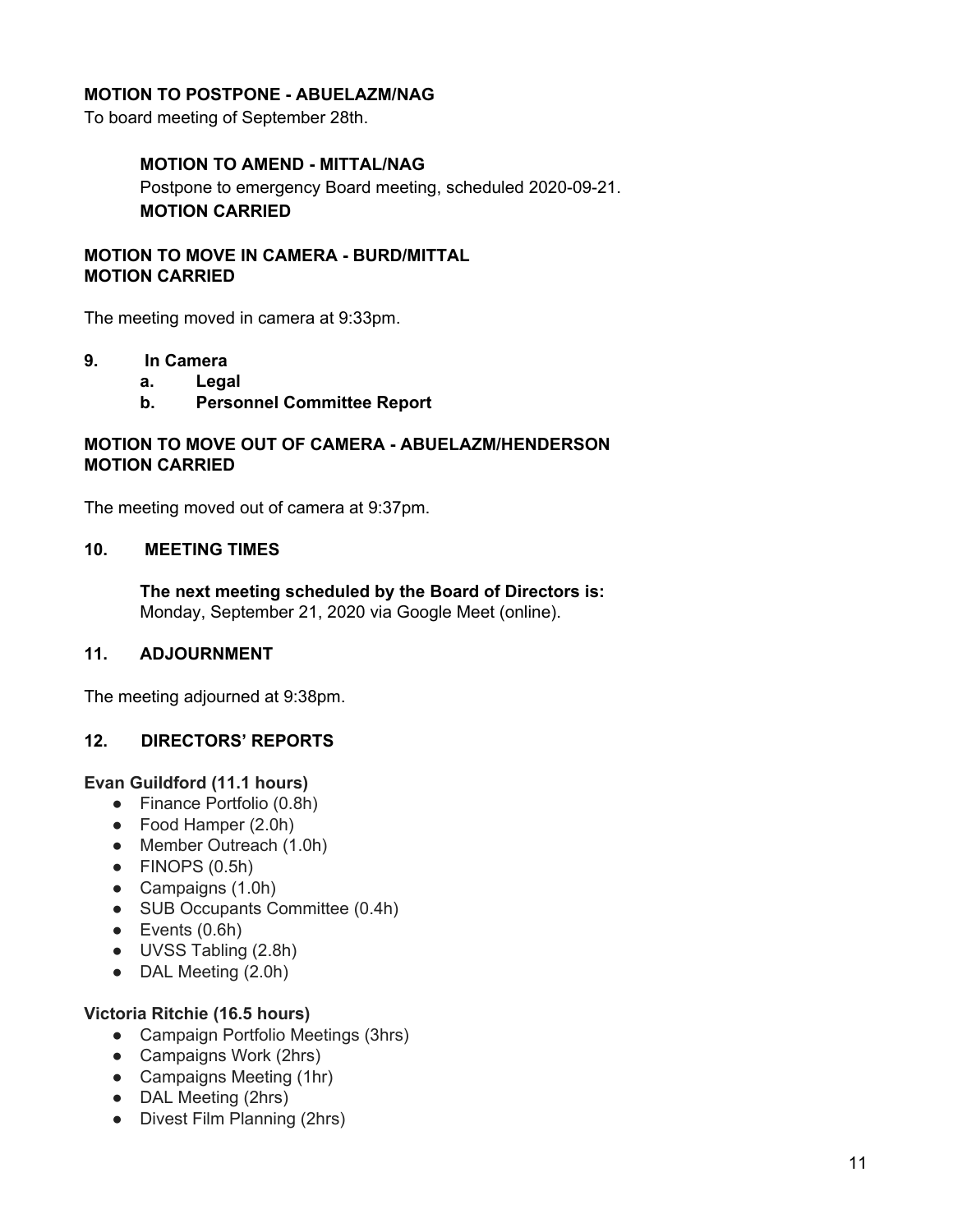- Divest Filming (2hrs)
- Divest Edits/Research (1hr)
- Finance Committee Meeting (1hr)
- Personnel Reading (1hr)
- Personnel Talk w/ Jana (1.5hrs)

#### Jana Barkowsky (9.5 hours)

- Onboarding for personnel committee (6 hours)
- Helped create promotion for wellness workshop (.5 hours)
- Edited grammar of policies (.5 hours)
- Tabled on Residence Day (1.5 hours)
- Attended FinOps meeting (1 hour)

#### **lsaiah Adachi (5.5 hours)**

- PD Committee
- DaL meeting
- Portfolio meeting
- Tote Bag Assembly

#### **Caleb Burd (112.5 hours)**

- Completed Operational Relations agenda items
- Check in about donation
- Process u-pass appeals
- Review FRAC appeals
- Email sustainability office
- Process CoOp rebate
- Review student care opt-out process and appeals
- Review Goodfood project survey
- Finish Budget Write up
- Confirm Personnel training details
- Chair Finance and Operations committee
- Work on Divest video
- Helped prepare for meeting with Laurel
- Other Personnel related work
- Facilitated movie in the SUB
- Attended PD and other committee meetings

#### Natalie Blecha (39.5 hours)

- SSD Policy Development (10 hours)
- SSD Driving/Delivery (1 hour)
- SSD Craft Parcel Packaging (5 hours)
- SSD Budgeting/Finance/Treasurer On-boarding (8 hours)
- SSD Executive Meetings (5 hours)
- UVSS U-PASS Committee (0.5 hours)
- UVSS/SSD Emails/Communications (2 hours)
- UVSS/SSD Police Letter/Presentation Consultation (2 hours)
- SSD Minute Taking/Editing (1 hour)
- UVSS Prep and Chairing DaL Meeting (3 hours)
- SSD Cheque Requisitions (3 hours)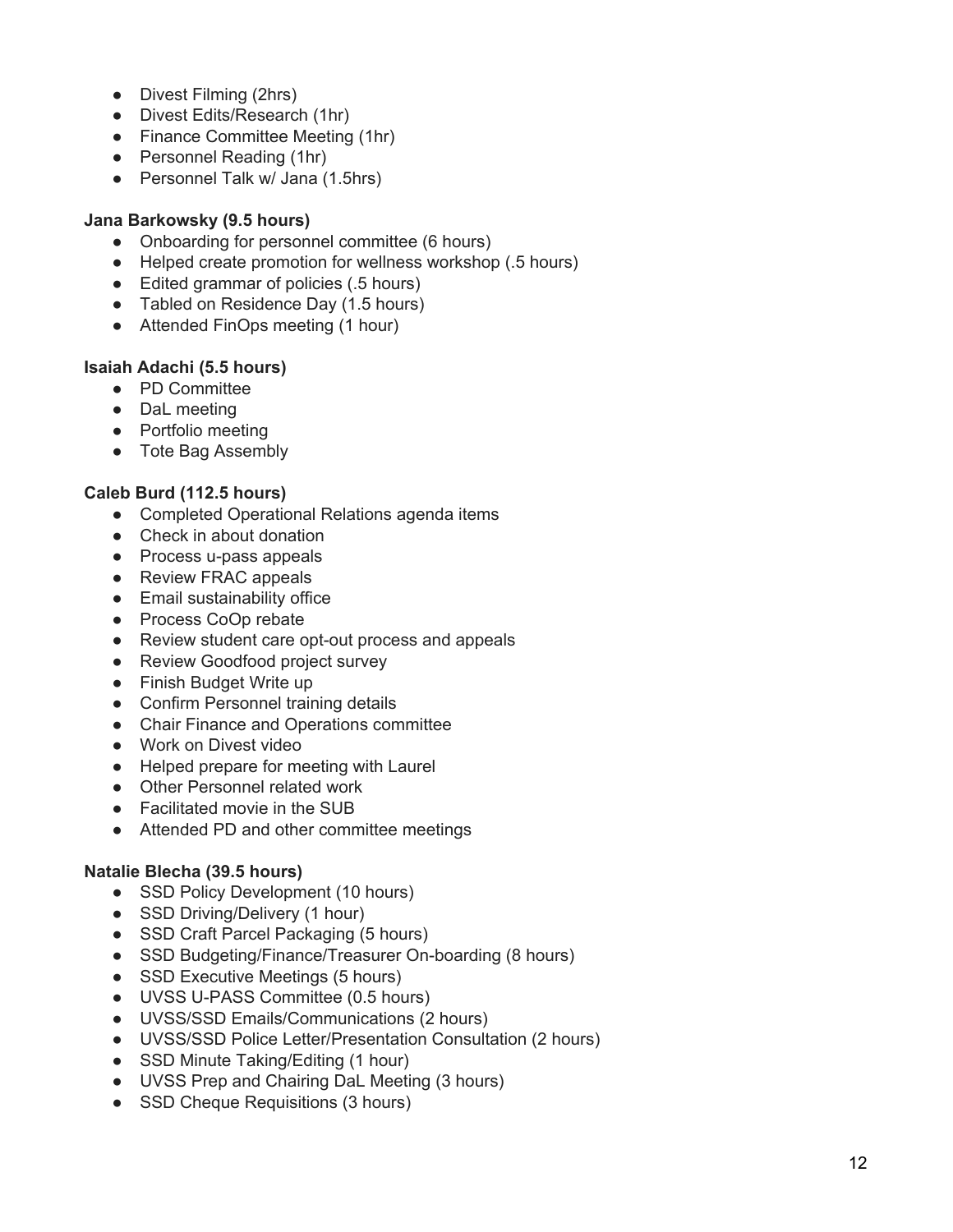#### **Marran Dodds (20 hours)**

- Community Safety Campaign Working Group Meeting (1 hr)
- Board Meeting (3 hr)
- Book Club Engagement (0.75 hr)
- Anti-Racism Grant Committee Meeting (1 hr)
- Campaigns Committee (0.75 hr)
- Book Club Work (3.25 hr)
- Divest Video Project (4 hr)
- Drafting Community Agreement for Book Club (1.5 hr)
- Food Bank & Free Store Volunteer (2 hr)
- DAL Meeting (2 hr)
- Divest Social Media Team Meeting (0.75 hr)

#### **Abdul Abuelazm (28.5 hours)**

- Wrote the Faculty Directors Supplemental (13 hours)
- Attended 2 Policy Development Committees (3 hours)
- Tabled outside the SUB on move in day (4 hours)
- Attended a meeting with the university secretary (0.5 hours)
- Attended a portfolio meeting (1 hour)
- Made swag bags for students (1 hour)
- Organizing DaL meeting (2 hours)
- Attending DaL meeting (2 hours)
- Presenting and practising for Saanich PD Presentation (2 hours)

#### **Paarth Mittal (6 hours)**

- Divest Video Research (1.33 hrs)
- Divest Video Script Writing (0.42 hrs)
- Campaigns Check-In (0.17 hrs)
- Reading Constitution & Bylaws (0.5 hrs)
- Drafting changes to UVSS Constitution/Bylaws (1.33 hrs)
- DALs-only Meeting/Goal-Setting Session (1.75 hrs)
- Policy Development Committee Meeting (0.5 hrs)

#### **Sebastian Franco-Monroy (118 hours)**

- Sent and responded to emails
- Campus Kick-Off
- Filmed videos
- Committee meetings (Exec, Campaigns, PD, Electoral, Events)
- SUB Occupants
- Department Managers
- Meetings OSL/Athletics & Rec
- Worked on event proposals
- Mental Wellness Workshops
- Met with Graphics
- Met with Excluded Managers
- Met with UVic execs
- Met with MP Laurel Collins
- Phone calls
- Safety plans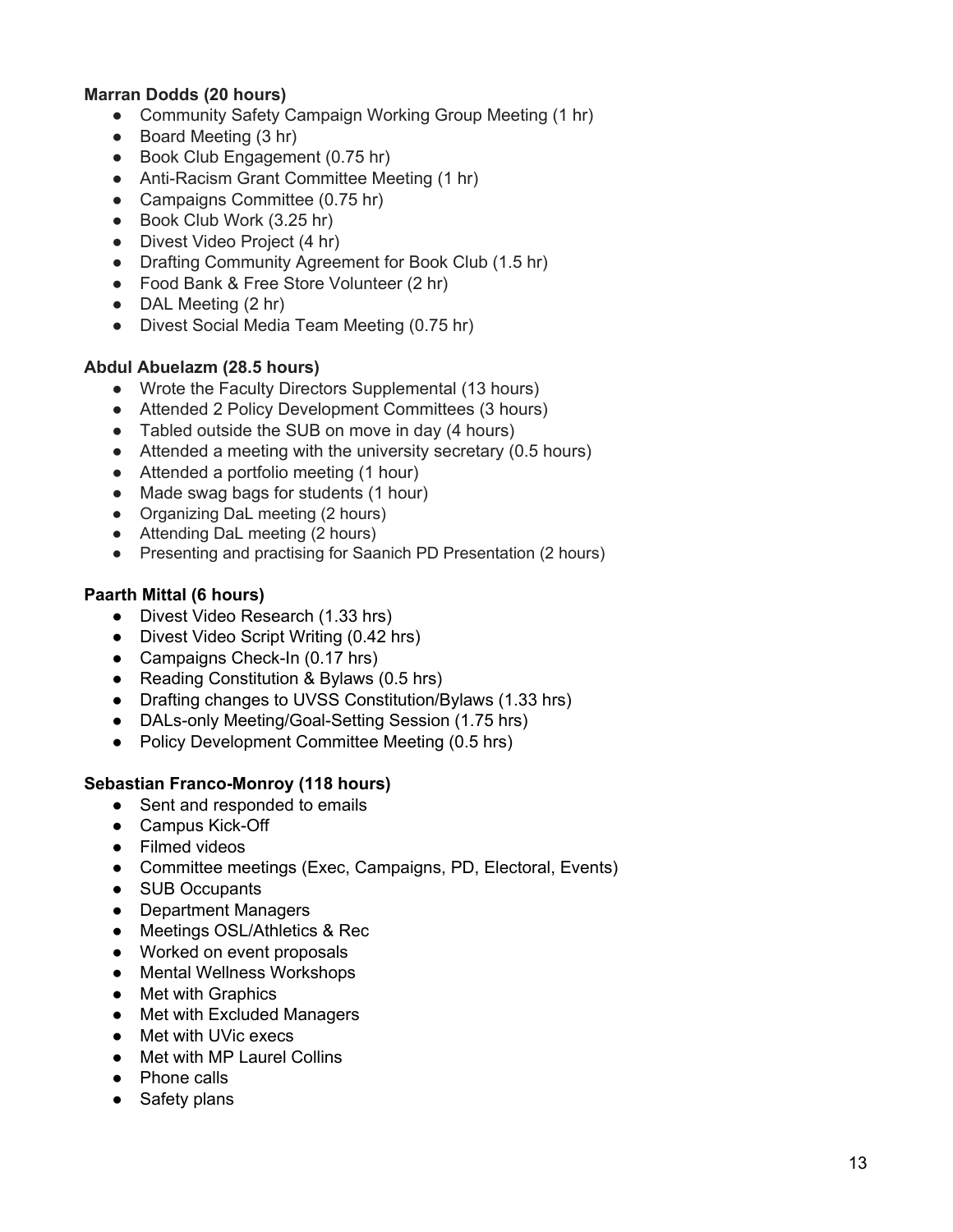#### **Jocelynne Parent (8 hours)**

- Board meeting
- $\bullet$  Campaigns committee  $(x2)$
- Events committee
- Minutes write-up
- DaL meeting

#### **Elizabeth Giesbrecht (3.5 hours)**

- FinOps committee meeting (1.5hrs)
- Campaigns committee meeting (1hr)
- FinOps portfolio meetings (1hr)

#### **Reeve Henderson (6 hours)**

- ISRC Policy 2.5 hours
- Emails 1.5 hour
- Events Committee 1 hour
- E-Sports event/sponsor follow ups 1 hour

#### **Emily Lowan (142.5 hours)**

#### **General**

- Leads meeting (2.5 hours)
- Email and general correspondence (21 hours)
- Campaigns portfolio meeting (1 hour)
- Finance and Operations Committee (2.5 hour)
- Board meeting (3 hours)
- Executive meeting (3 hour)
- Campaigns Committee (1.5 hour)
- Events Committee (1 hour)
- Peer Support Committee (1 hour)
- Member Outreach Committee (1 hour)
- Preparation and meeting with Laurel Collins (2 hours)
- Planning Fall affordability advocacy (1 hour)
- Meeting with AMS of UBC to discuss Fall advocacy collaboration (1 hour)
- Department managers meeting (1 hour)
- Policy Development Committee (2 hours)

#### Let's Get Consensual

- Meeting with Office of Student Life to give feedback their Bringing in the Bystander training (0.5 hour)
- Sexualized Violence Special Events Committee (2.5 hour)
- Sexualized Violence Awareness Week (SVAW) communications planning (5.5 hours)
- SVAW speaker event meetings (4 hours)
- Preparing for meeting with BC Green Caucus Senior Policy Analyst, in regards to Bill-23 (1 hour)
- Supporting UNBC Student Union to launch their LGC campaign (1.5 hour)
- Meeting with former Campaigns Director Kenya Rogers for deeper historical knowledge on Bill-23 Lobbying (0.75 hour)

Rethink Mental Health Campaign

- Meetings with workshop facilitator (2 hours)
- Workshop promotion planning and execution (4 hours)

#### Community Safety Campaign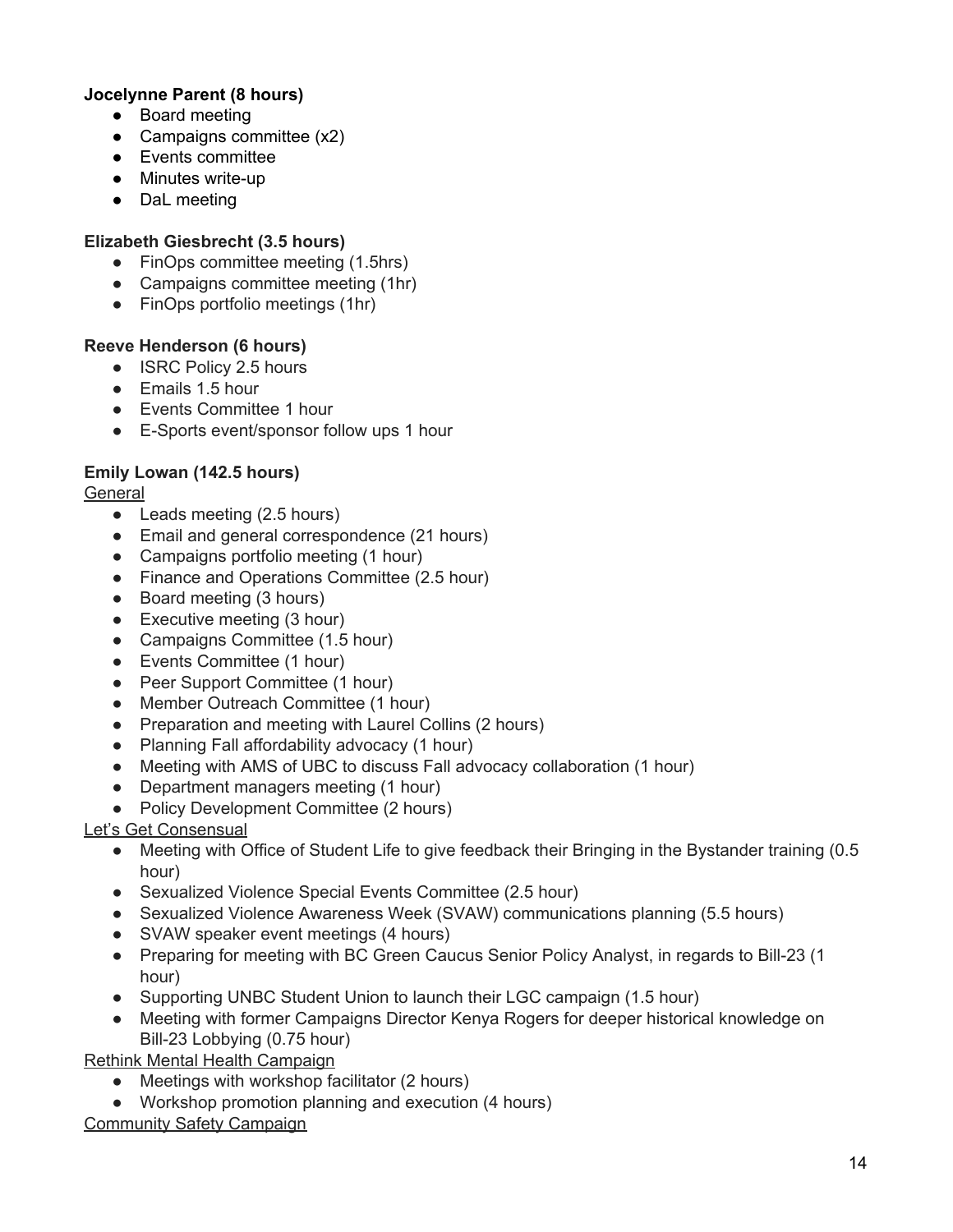- Working group meeting (1 hour)
- Trial presentation to NSU and SSD (1.5 hours)
- Research and preparation for Saanich Police Board Presentation (8 hours)
- Media relations for Saanich Police Board presentation (1.5 hour)
- Saanich Police Board presentation (0.5 hour)
- Meeting with student interested in our lobbying (1 hour)
- Follow-up SSD Meeting about consultation process (2 hours)

#### Divest UVic

- Working group meeting (2 hours)
- Meeting with Camosun College Director of Sustainability (0.5 hour)
- Correspondence with Saanich Councillors Taylor and Brownoff about Saanich Climate plan funding (0.5 hour)
- Back to school engagement planning (1.5 hours)

#### Make Transit Work

• Preparing for meeting with BC Ministry of Transportation and Legislation Policy Analyst (1 hour) Rent with Rights

- Meeting with Victoria Tenant Action Group to discuss Fall lobbying (1 hour)
- Meeting with Saanich Councillor Ned Taylor about Saanich housing affordability/rental safety (0.5 hour)

#### **Dalal Tubeishat (108 hours)**

- Answered emails
- Held in-person and online office hours
- Had meetings with club executives
- Had internal meetings with other directors, advocacy group coordinators, excluded managers, accounting, and graphics
- Had external meetings with UVic administrators, faculty, and staff
- Planned and organized a posting schedule and submissions for C&CU social media posts
- Created captions and subtitles for C&CU posts
- Posted on social media for UVSS Clubs and Course Unions of the Day
- Signed cheques
- Updated and reviewed policy (Clubs Policy, Course Union Policy, Advocacy Groups Policy, Electoral Policy)
- Planned for Clubs Council, Course Union Council, and Advocacy Relations Committee
- Planned for ratification and funding distribution
- Attended Electoral Committee, Policy Development Committee, Executive Committee, and Events Committee
- Responded to members' questions on social media
- Made website edits and created new sections on the C&CU page, the clubs registration form, the CU registration form, and the SPG form
- Was a panelist at Orientation
- Forum/channel coordinator for ThunderFest
- Worked on a funding guide for Clubs, Course Unions, PDUs, and advocacy groups for the very lovely Accounting Department

#### **Jenna Lancaster (4 hrs 40 mins)**

- NSU meeting (1 hr)
- NSU Events planning meeting (3 hrs)
- DaL portfolio meeting (40 mins)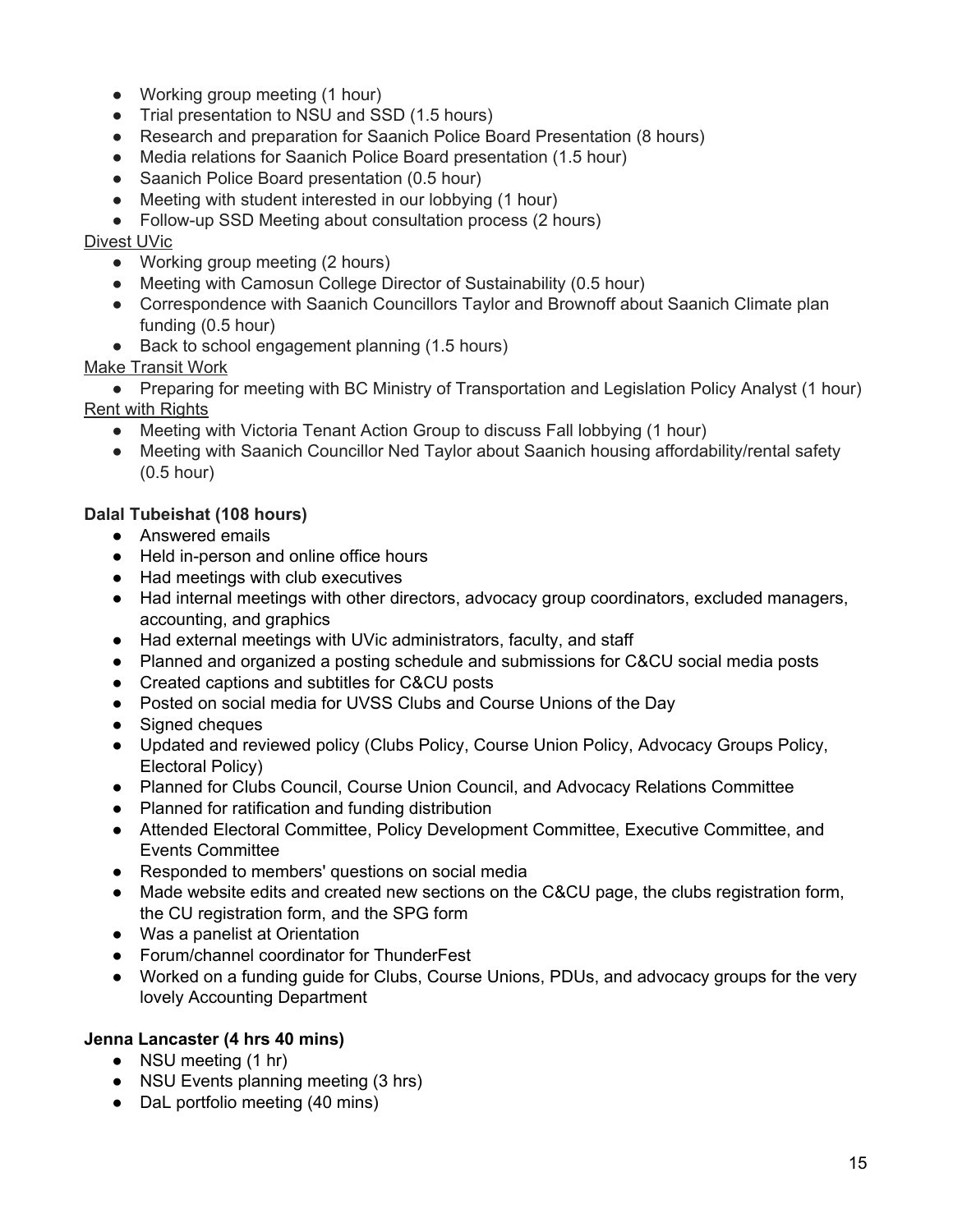**Sarina de Havelyn (126.5 hours)**

- Took vacation from August 25th to August 31st
- Preparation and meeting with Laurel Collins
- Planning Fall affordability advocacy
- Meeting with AMS of UBC to discuss Fall advocacy collaboration
- Department managers meeting
- Policy Development
- Signed Cheques
- Social media outreach for committees representatives
- Chaired and prepared for Electoral, Member Outreach, Policy Development, Ombudsperson, Leads and Executive Committees
- Meetings with UVic regarding messaging improvements, orientation planning, EQHR Policy Development, potential areas of collaboration, student life improvements
- Working with EQHR and AVP on student consultation strategies for EQHR Policy Review
- Meetings with Graphics on UVSS Informational Insert
- Coordination with OSL on Orientation
- Sat on first year panel for Academic Success in Online Learning
- Assisted Dir. Events in event coordination and implementation
- Coordinated tabling and tabled for resident move-in day
- Worked with various directors on the development of AGM motions
- Conducted administrative work
- Attended Supporting a Survivor Workshop
- Presented policy changes to EQHR Policy Advisory Committee
- Met with UVic Registrar and Treasurer to advocate for tuition payment plans
- Created and sent agenda items for next Operational Relations Committee Agenda
- Met with Stef and Brent multiple times to discuss website changes and social media planning
- Coordinated volunteers for tote bag assembly
- Conducted several zoom presentations
- Liaised with new student inquiries
- Provided feedback to Anti-Oppression workshop for first year students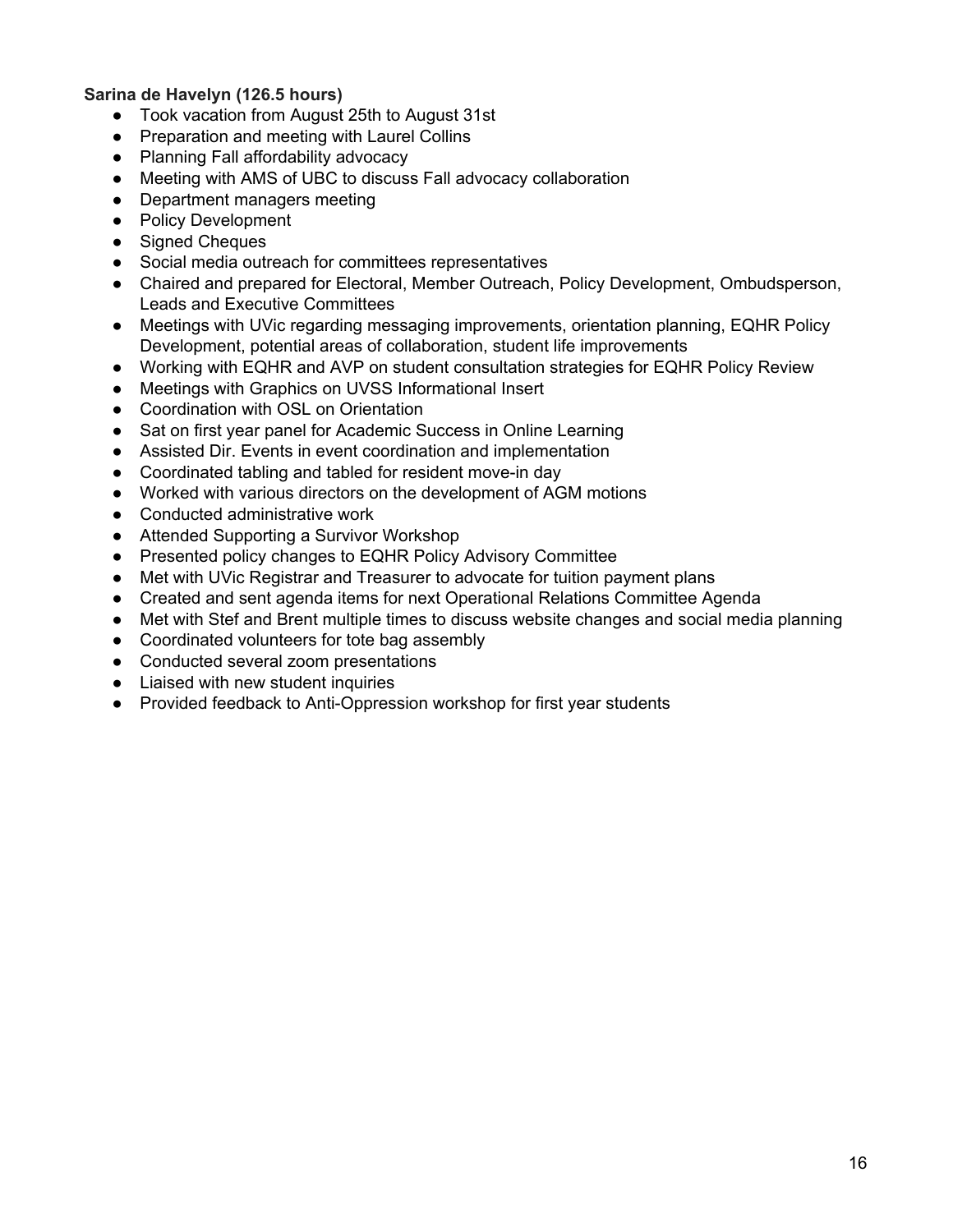# Appendix A: Faculty Directors By-Law Amendment Supplement

| <b>Purpose of Amendment</b>                                                   | $\mathbf{A.1}$ |
|-------------------------------------------------------------------------------|----------------|
| <b>Direction of Policy</b>                                                    | A.2            |
| At-Large Directors and Faculty Directors                                      | A.2            |
| An example of possible amendments to policy pertaining to At-Large Directors: | A.2            |
| <b>Advocacy Group Representatives and Faculty Directors</b>                   | A.4            |
| <b>Logistics of Elections</b>                                                 | A.4            |
| <b>How to Vote on this Motion</b>                                             | A.5            |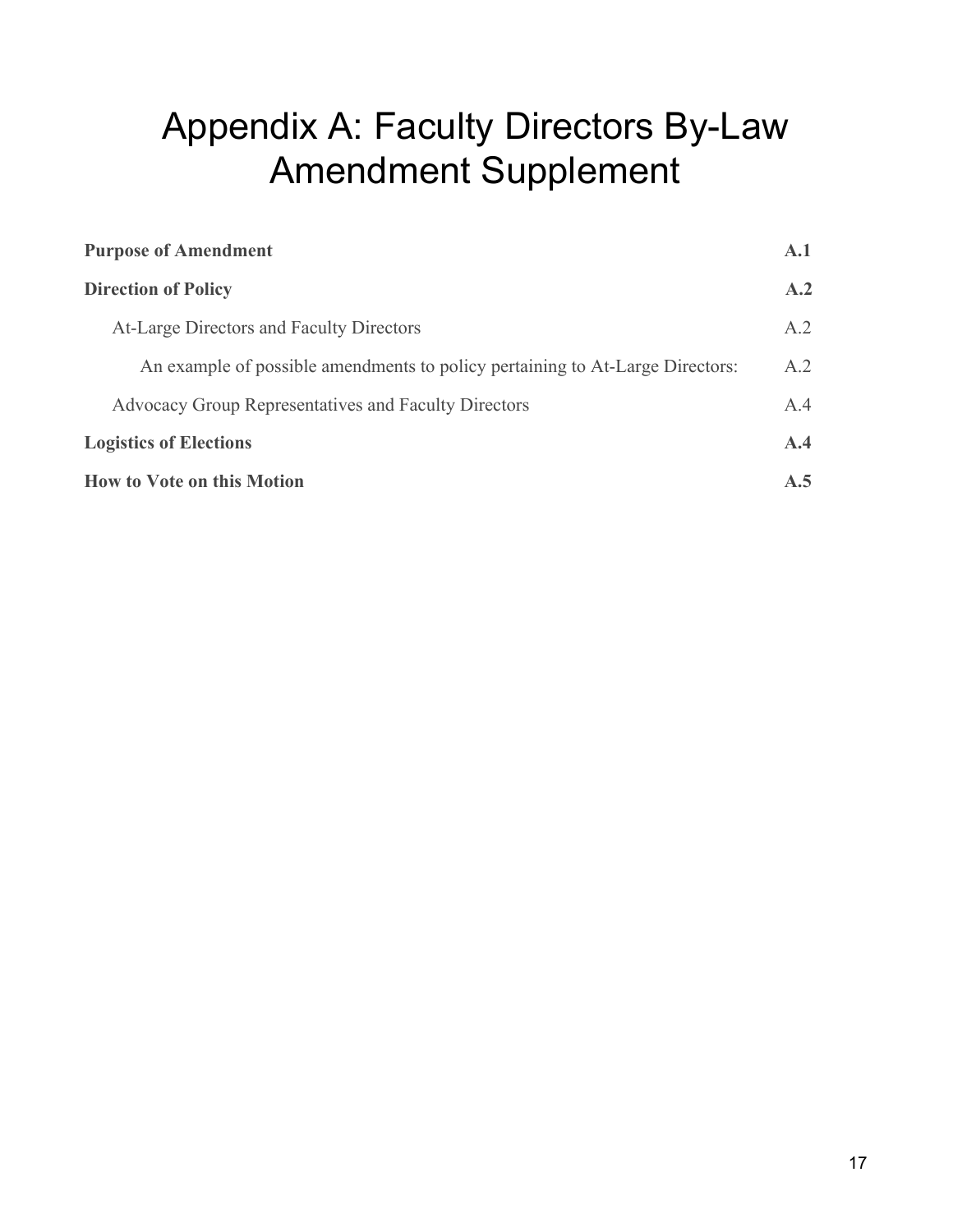# <span id="page-17-0"></span>A.1. Purpose of Amendment

This amendment to our bylaws to incorporate faculty representation in the BoD is meant to introduce new voices and different backgrounds into the UVSS BoD. Historically, 50-75% of the UVSS BoD has been Social Sciences students even though the Faculty of Social Sciences accounts for only 29.4% percent of students on campus. This leads to overrepresentation of one group of people on campus while underrepresenting other groups.

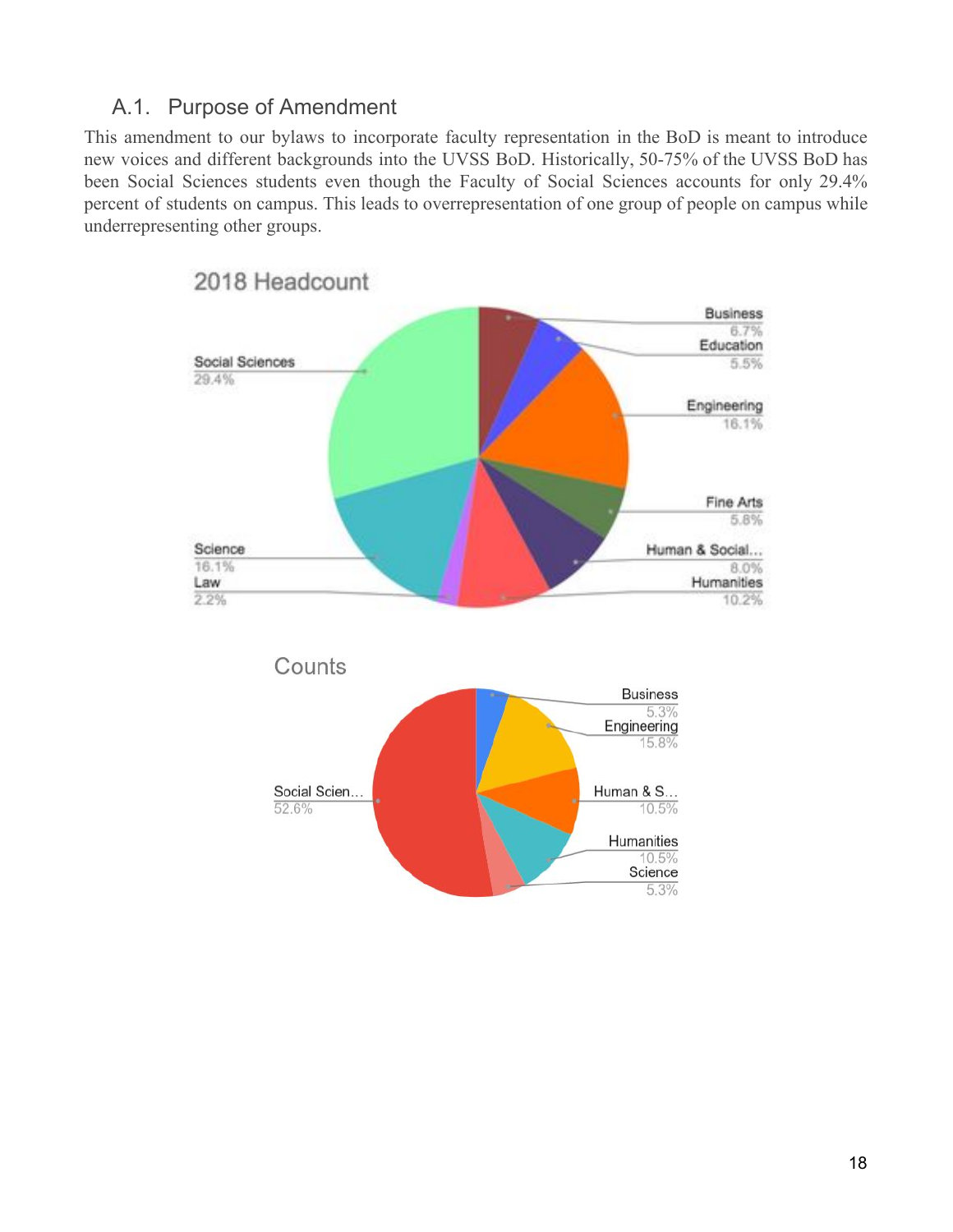

How could faculty representation improve the UVSS? Adding representation from faculties brings in lesser heard voices and points of view and allows for a more well rounded discussion. In an example from another SU, a business student would not have known that digital assessment tools were inaccessible to engineering students without having an engineering student on their board. In our recent history, there was also the VIPIRG referendum that was not run by the BoD, even though the Engineering Students' Society and the Society for Students with a Disability both sent in letters requesting it be run. Having students from all the different areas of campus on the board gives the UVSS the knowledge it needs to best serve the students.

The current "First-Past-The-Post" system leads to most positions on the BoD being filled by the relative majority on campus, leaving students in smaller faculties without representation. Proportional Voting systems usually allow for a larger variety of opinions to be shared thus allowing for healthier discussion.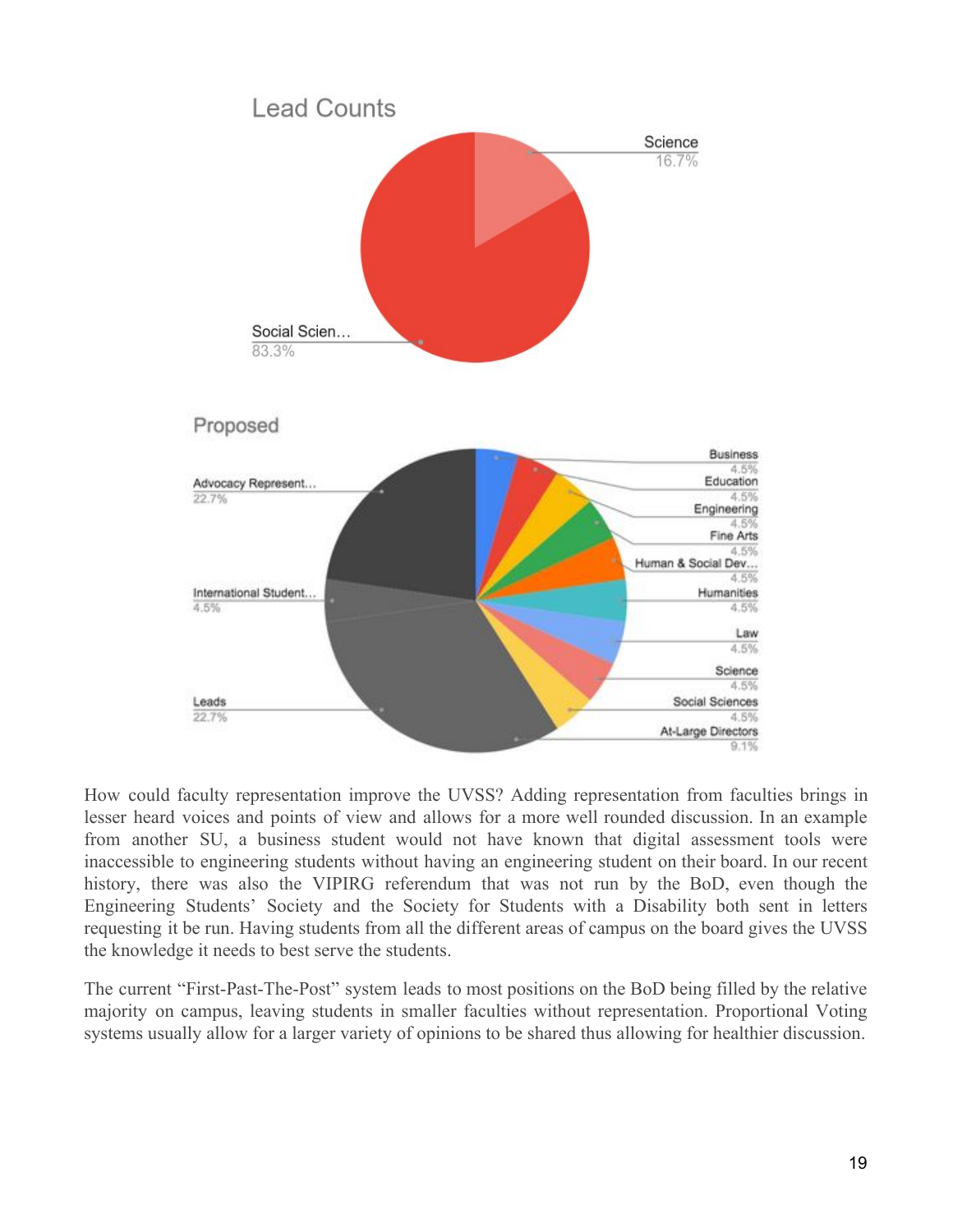## <span id="page-19-0"></span>A.2. Direction of Policy

This section of the supplement will give a general overview of major policy changes that will accompany this bylaw amendment. .

### A.2.1.At-Large Directors and Faculty Directors

<span id="page-19-1"></span>The main part of this motion replaces 9 At-Large Director positions with 9 Faculty Director positions. Some questions and answers regarding this:

- Will this decrease the capacity of the UVSS or increase the work DaLs and Leads have to do?
	- No. The Faculty Directors will be expected to do the same amount of work that is expected of At-Large Directors right now.
- What will happen to Portfolios?
	- Nothing. Faculty Directors will get elected to portfolios like At-Large Directors do right now and will have the same opportunities to switch portfolios that DaLs have.
- If DaLs and Faculty Directors have the same responsibilities, why should there be a distinction?
	- Even if they do the same thing, Faculty Directors have a different voter base and will usually be focused on engaging different parts of campus. In essence, it's to guarantee the UVSS has a variety of perspectives in BoD discussions. Faculty Directors and At-Large Directors do the same job, have the same responsibilities, and get the same benefits. This voting system will allow for a more proportionally accurate snapshot of campus.

<span id="page-19-2"></span>Below are examples of possible amendments to policy pertaining to At-Large Directors:

#### PART 1: DIRECTOR CONDUCT AND DUTIES

1.6 Directors At Large & Director of International Student Relations

#### b. Portfolio DALs**Directors**

i. Preamble

Theis purpose of this policy is to ensure that **all** Directors at-Large-have an informed and meaningful experience during their term on the Board of Directors. As well, it is intended to provide a strong system of accountability and support for Lead Directors as they undertake their work.

- ii. Portfolio Breakdown
	- Each Lead Director shall have two [2] Directors-at-Large assigned to their portfolios.
	- The Director of International **Student** Relations shall have one [1] Director at-Large assigned to their portfolio to support their work.

#### **● Lead Directors, the Director of International Student Relations, and Advocacy Group Representatives shall not be assigned to a portfolio.**

iii. Responsibilities of a Portfolio DAL**Director**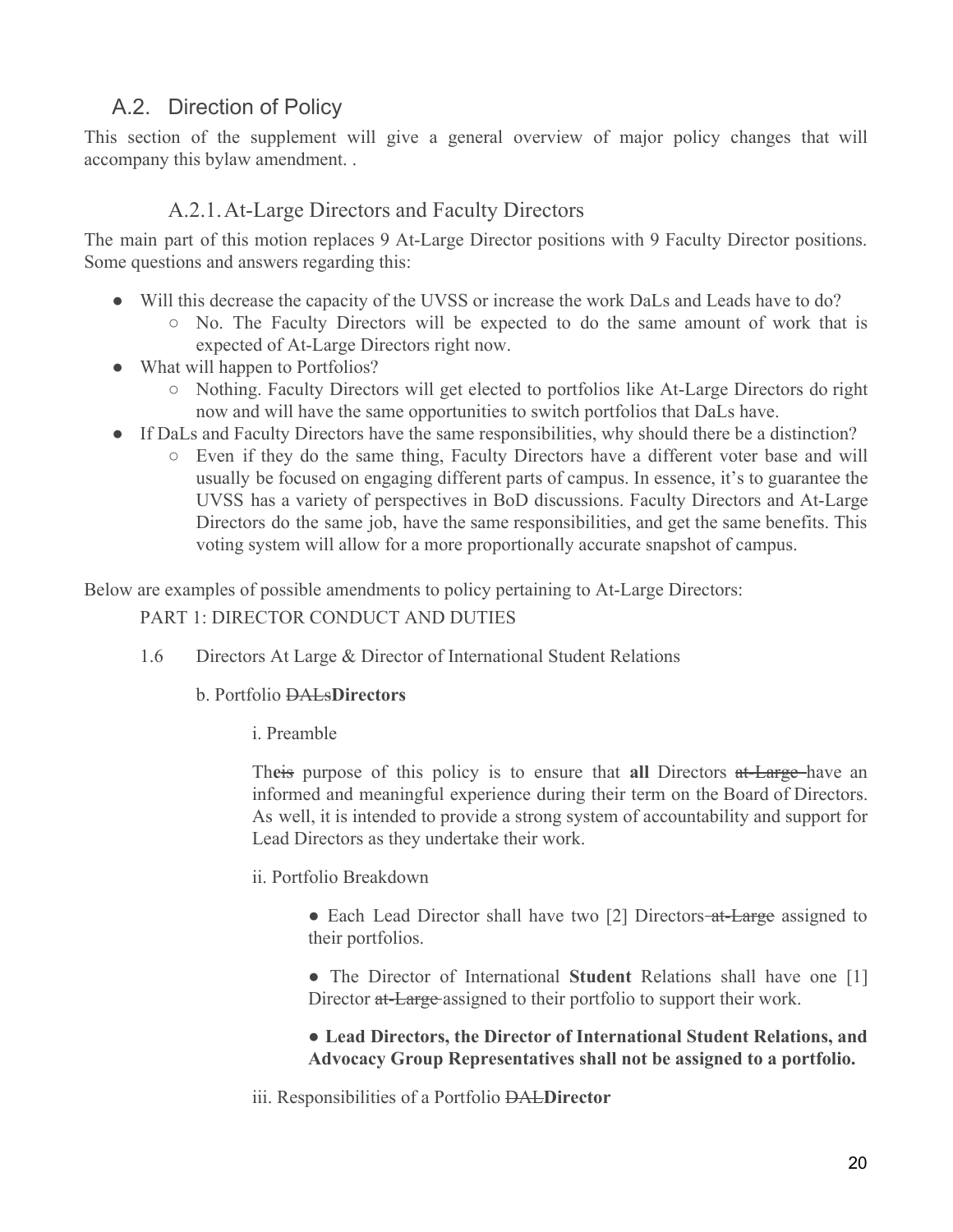• Familiarize themselves with all policy pertinent to the portfolio to which they are assigned.

• Attend the open committees and working groups chaired by the Lead Director to which they are assigned. Finance and Operations Portfolio **Directors** DALs will also sit on **the** SUB Business Marketing Committee.

● At least one Portfolio **Director**DAL of the two **Directors**DALs assigned to a portfolio shall put their name forward to run for the 2 nd chair position(s) on the open committee(s) under their portfolio.

• Ensure that their Lead Director to which they are assigned is performing their duties as outlined in their job descriptions.

• In the event that a Lead Director or a Director of International Student Relations position is vacant, the portfolio DAL**Director**(s) shall make an effort to carry on the duties of the position.

• Perform any other duties as required by UVSS policy and bylaws, or as needed by the Board.

## A.2.2.Advocacy Group Representatives and Faculty Directors

<span id="page-20-0"></span>This section will hopefully address some of that confusion and answer some frequently asked questions regarding the relationship between Faculty representatives and advocacy representatives.

- Since Faculty Directors are meant to add representation to the board, would they have the same responsibilities as an Advocacy Group Representative?
	- No. An advocacy group representative has a full advocacy group behind them that helps with outreach to their respective constituencies. It would be almost impossible for one student to do this alone. Faculty Directors are just meant to address topics from a different perspective and bring up faculty specific problems that other students might not know about.
- Advocacy Groups serve to address the voices of marginalized groups in our society. Do faculties really need similar treatment?
	- I would argue yes. The UVSS is a *students'* society first and foremost. There is a substantial difference between the UVic a Social Sciences student experiences and a Fine Arts student experiences. We can't expect 29.4% of students to know what the other 71.6% of students are facing.

# <span id="page-20-1"></span>A.3. Logistics of Elections

This amendment would change Board of Directors elections. A student will only be able to vote for 8 or 9 positions: the 5 lead directors, 2 At-Large Directors, 1 Faculty Director representing the student's faculty and the Director of International Student Relations, if the student is an international student. This section will hopefully address these changes:

• Which Faculty Director position would students be able to vote for if they have a double major?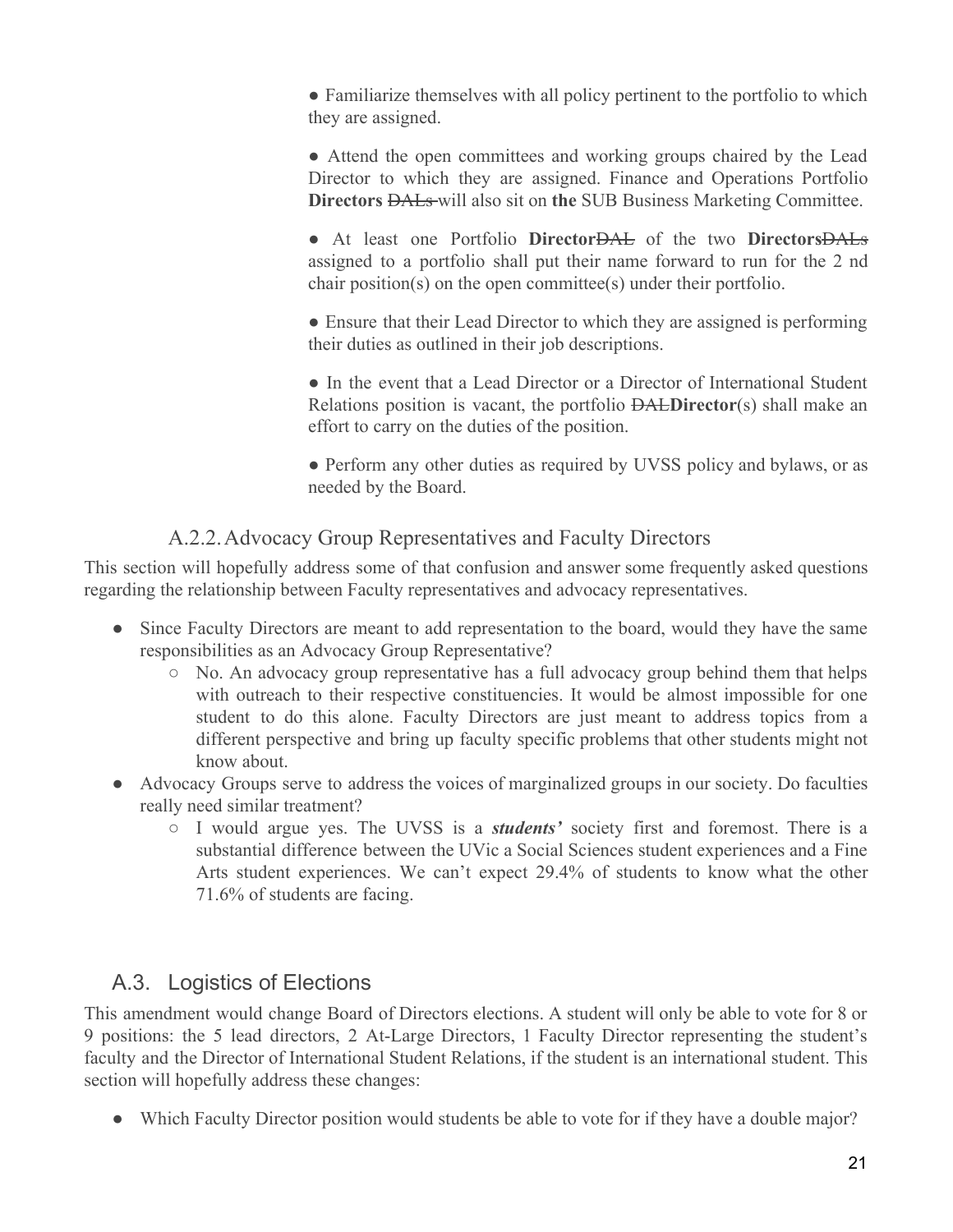- The Office of the Registrar places students in only one Faculty, even if they have a double major. For example, a Psychology and Computer Science Degree places a student in the Faculty of Social Sciences while a Biology and Psychology degree offers the choice of the Faculty of Science or the Faculty of Social Sciences at the application stage. This means that even if a student is doing a double major, there will be no question about who they have the ability to vote for.
- I'm undeclared. Which Faculty Director position will I be able to vote for?
	- Undeclared students are still placed in a faculty when enrolling at UVic. You'll be able to vote for the Faculty Director position representing that Faculty.
- Voter Turnout is usually pretty low. Will this decrease voter turnout even more?
	- [No.](https://prorepfactcheck.ca/voterturnout/) This might actually help voter turnout in two ways. Firstly, Faculty Directors will be campaigning specifically for their faculties meaning that smaller faculties that are rarely engaged by the usual election campaigns will have increased awareness of election events. Secondly, voters will be less likely to experience decision fatigue. Instead of voting for 5 Leads and 11 DaLs, they will instead vote for 5 Leads, 2 DaLs, and 1 Faculty Director, cutting the choices they have to make by half. You can read more about decision fatigue [here.](https://en.wikipedia.org/wiki/Decision_fatigue#Decision_avoidance)

## <span id="page-21-0"></span>A.4. Summary

Now that you have read this supplement, how should you vote on the motion to take this amendment to the AGM? Keep in mind that if this motion passes at a Board Meeting, the only thing that will happen is that it will be added to the AGM agenda, not come into effect. There are four possible ways to go about this motion.

- If you are for the idea of faculty directors and have no problem with the way the motion is laid out, vote yes to take this to the AGM and possibly speak for it there.
- If you dislike the idea of faculty directors or are indifferent to it but have no problem with the way the motion is laid out, vote yes to take this to the AGM and speak out against it there. The Board of Directors should not have the final say on a by-law amendment. The proper way to handle by-law amendments is to take them to a General Meeting and get student input there.
- If you think there is a problem with how the motion is laid out, come to the Policy Development Committee and discuss possible solutions. If this is at the Board Meeting, then propose an amendment. Then, vote yes on taking this amendment to the AGM.
- If you think that bringing this up at the AGM will be a waste of time or a not worthwhile pursuit, please talk to me about it or ask questions at PD or the Board Meeting. If you still think that we should not bother bringing it up at the AGM, then vote no on it. I would rather not waste students' time.